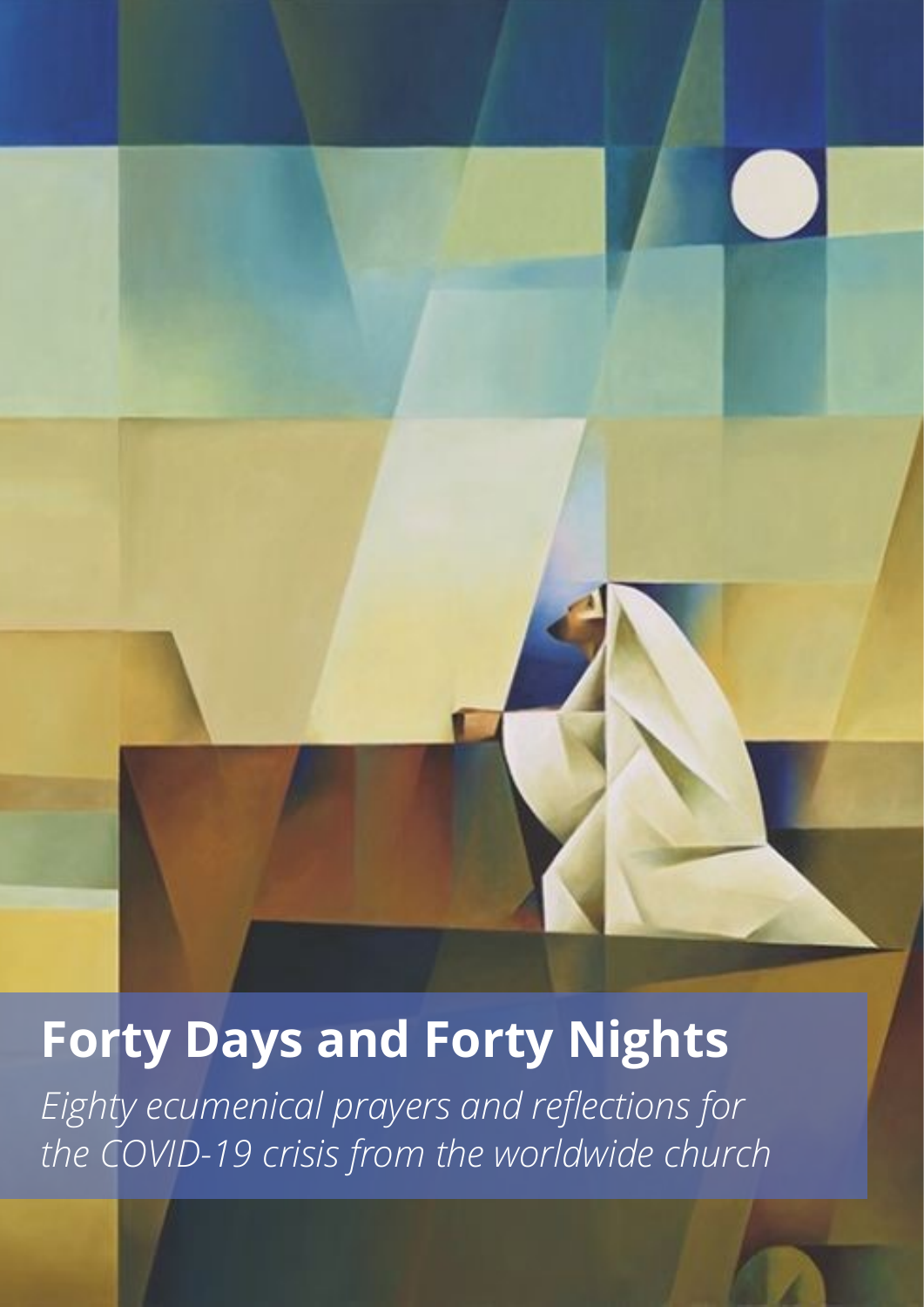We pray for all impacted by COVID-19:

- for comfort for those who have lost loved ones, and for those who have been quarantined and are feeling alone.
- for healing for those who are sick.
- for safety, strength and compassion for medical workers who may be overwhelmed caring for those who are battling various illnesses, and workers who are exposed to greater risks.
- that public officials act with compassion and wisdom as they work to contain the virus.
- for those without access to health care, and for those who don't know how they will make it if they get sick and can't go to work.
- that your peace will guard our hearts and minds so that we are not overcome by anxiety and fear.

God, inspire in us ways to show your love to one another and to ourselves.

Guide our hearts and our actions to greater care, kindness and generosity in the midst of these fears and uncertainties. Amen.

# **Mennonite Church USA staff (adapted)**

The Lord God is the creator of heaven and earth; the creator of all life forms in the earth He created all life and everything good. In this COVID-19 era, he sees the misery of his people, who are infected and affected by this disease.

He has heard their cry in this epidemic. He knows their sufferings and he has come down to deliver them. So he calls to send us to the infected and affected, to bring his people, his creation, out of this epidemic. Amen.

## **The All Africa Conference of Churches based on Covenant document on HIV/AIDS 8th General Assembly, Cameroon, 2003**

Gracious God, when the flame of our faith burns low; when we are tempted to despair, remind us that this is your world and that your love and justice will prevail.

Take our small flame of faith and fan it into life. Empower us to work for our common good. Amen.

**3**

**1**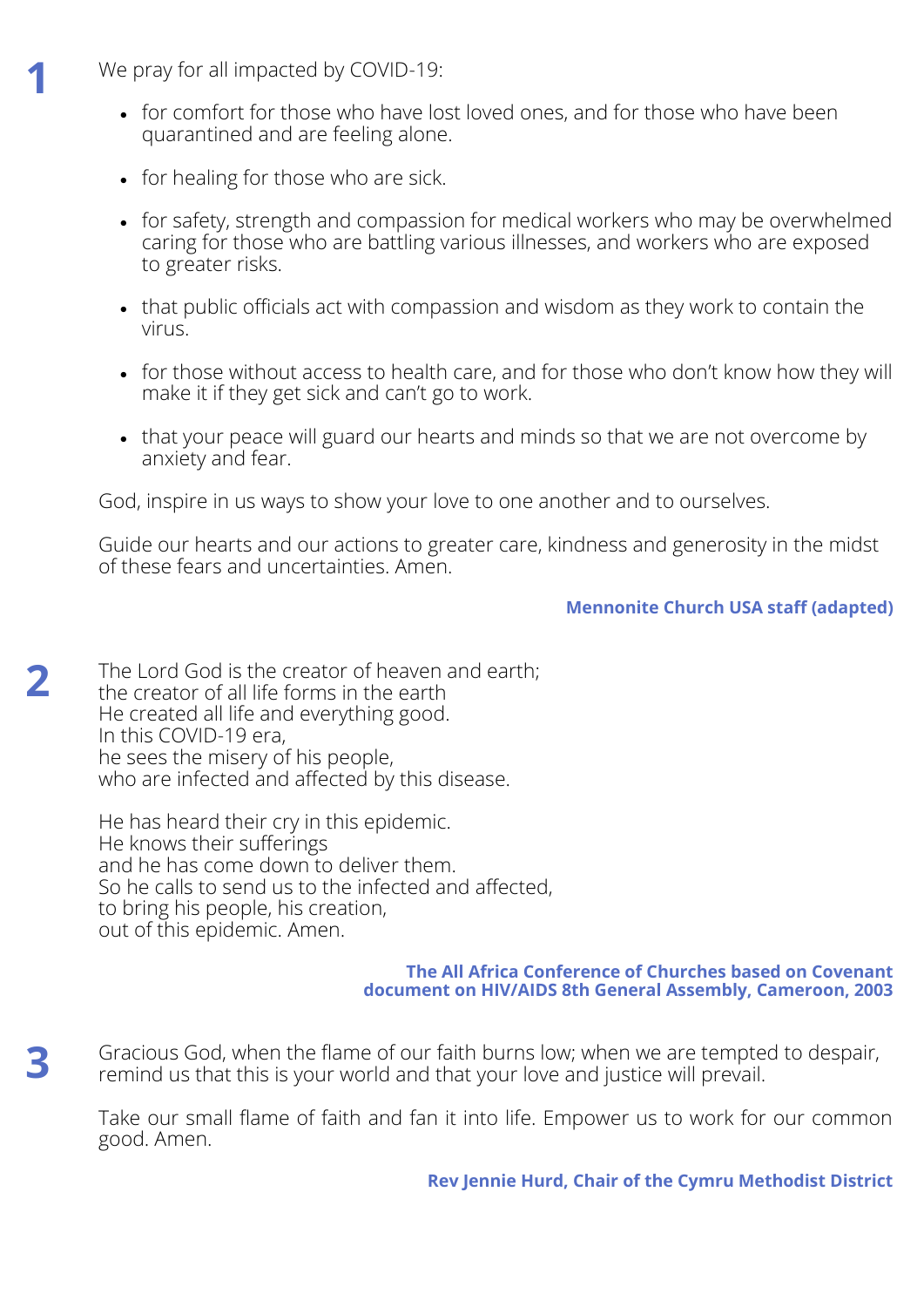Lord Jesus, we pray today that you will come to us in all our anxiety and uncertainty, our sorrows and despair, and in our loneliness and isolation.

Come through the walls and doors that separate us from one another and from you.

Help us not to be afraid but to trust in your goodness and love.

We know that you are always with us, so lift our weary hearts so that we might give you praise.

Be with us as you promised your disciples so long ago in Galilee, now and always, *even to the end of the age.*

> **Rev Dr Craig Phillips, Arlington, Virginia, Episcopal Church of the USA**

In this time of COVID-19, we pray: When we aren't sure, God, – help us be calm.

**4**

**5**

When information comes – from all sides, correct and not, help us to discern.

When fear makes it hard to breathe, and anxiety seems to be the order of the day, slow us down, God.

Help us to reach out with our hearts, when we can't touch with our hands.

Help us to be socially connected, when we have to be socially distant.

Help us to love as perfectly as we can, knowing that "perfect love casts out all fear."

Help us, O God, that we might help each other. In the love of the Creator, in the name of the Healer, in the life of the Holy Spirit that is in all and with all, we pray. Amen.

**United Church of Canada**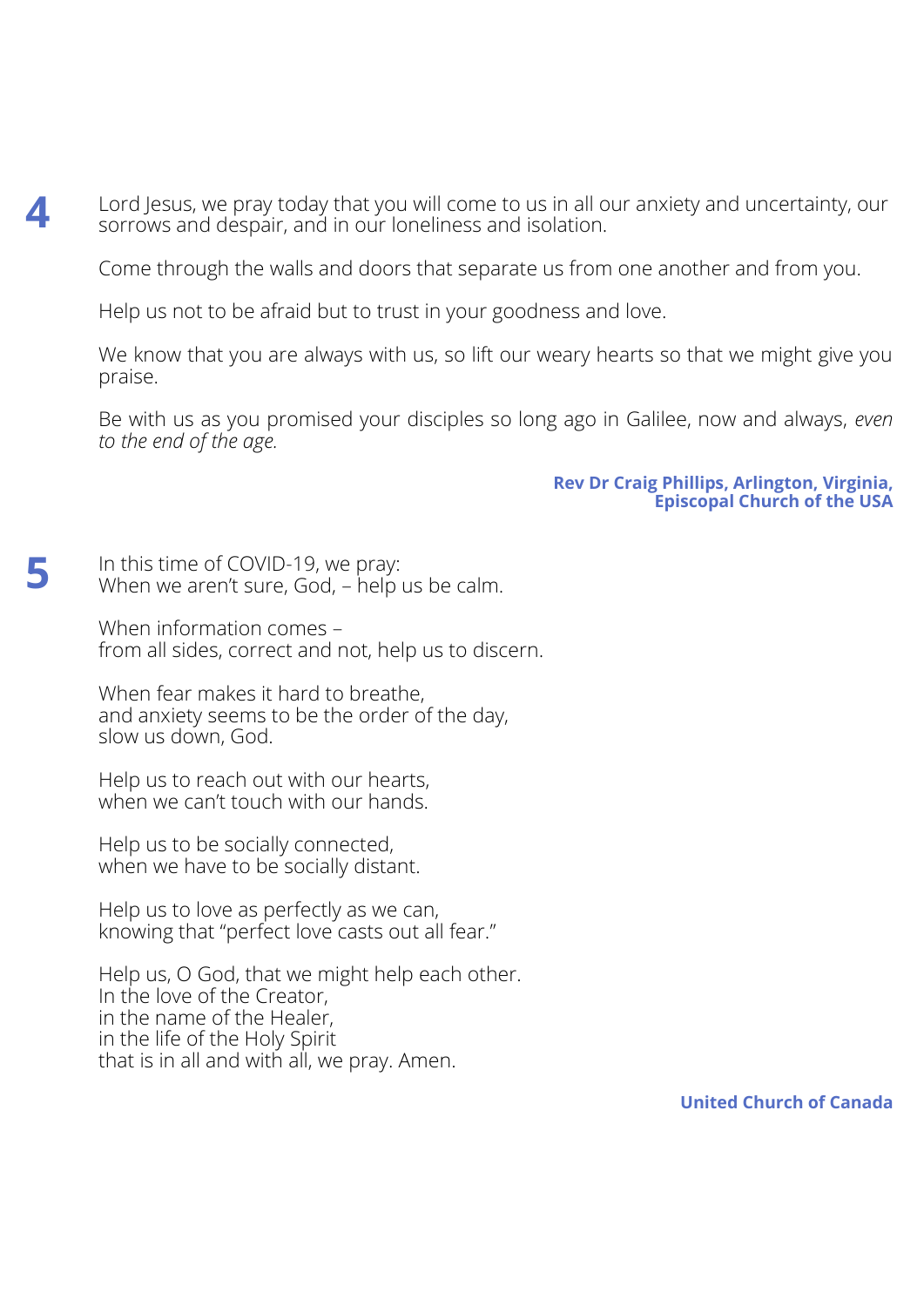Following Easter, we often hear sermons about the road to Emmaus, when Jesus came alongside and walked with the disciples. May our hearts "burn within us" because we are enjoying his presence through prayer.

We pray for: those who have lost family members; those who are alone, isolated and afraid; for many who have very little during this time of isolation; families whose futures seem uncertain.

**6**

**7**

We pray to support the army of essential workers who are holding us up

May we pray with urgency that God's mighty hand will hold back and stop COVID-19. God help us to be faithful. Amen.

### **Adapted from an Easter address by General Brian Peddle, Salvation Army**

God of love, look upon your family. Come to the help of our humanity stricken by so much suffering.

Comfort those who are weeping, support those who are boldly taking up the challenge of solidarity.

Through the resurrection of Christ, you open up for us a horizon as yet uncharted, where a new light is appearing.

And so, just like on Easter morning, we can find hope again and say with our lives: "Christ is risen!"

- "Yes, he is risen indeed!" With grim news besetting us every day, we ask God to come. Amen.

> **Taizé Community, France Brother Alois extract from an Easter meditation**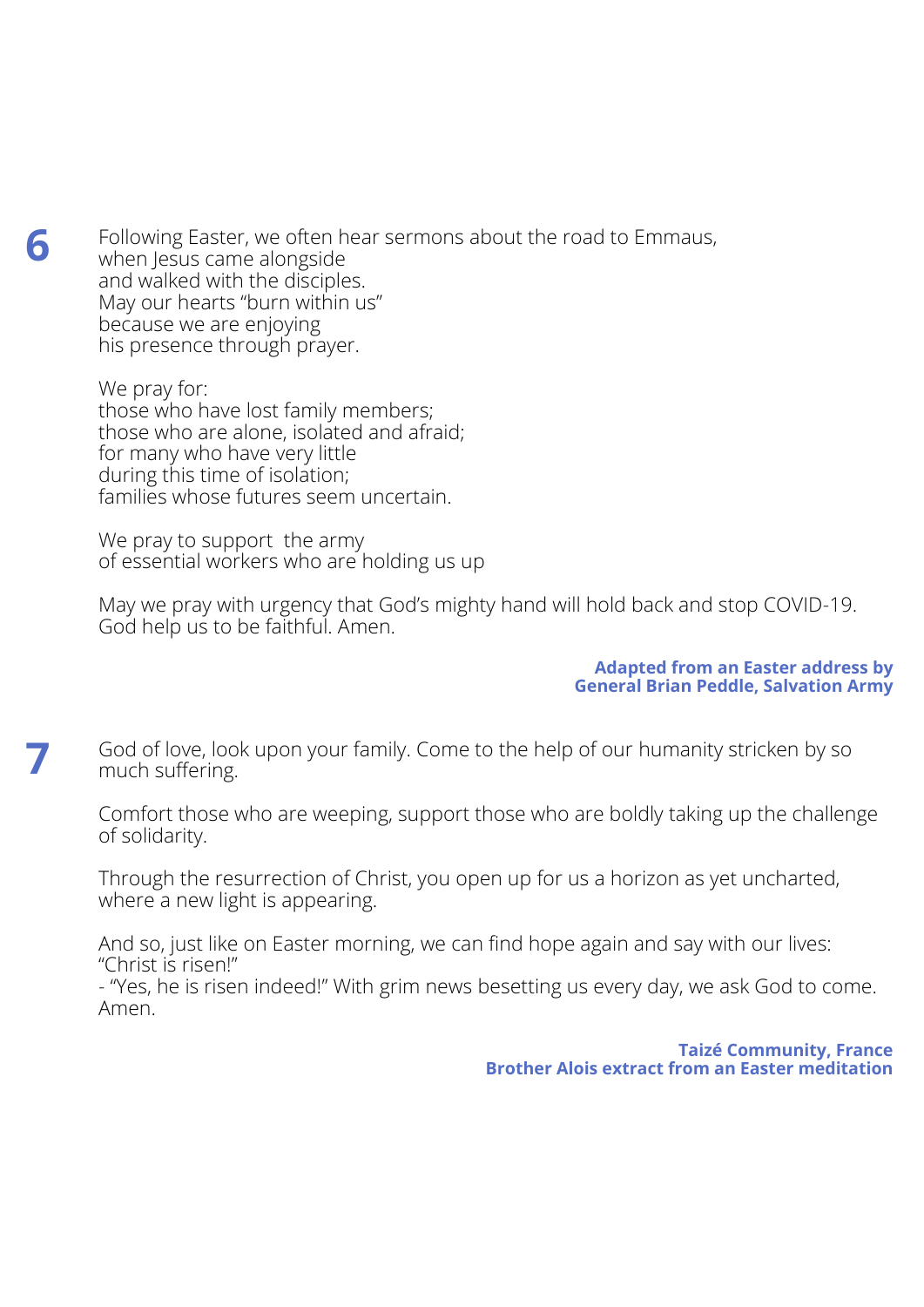O Merciful God, in a time of unknowingness, fear and lack of knowledge regarding the origins of coronavirus.

We come to you with open arms, Welcoming people from all other places, Acknowledging our human frailty and our need for your healing power.

O God, we pray for the loss of life, For those who care for the sick and ask for recovery to those in need of healing. We pray for the cure of this disease and restoration of health.

We praise you, O God, in time of trouble and confusion; You have reminded us that you are our loving God and Saviour. Help us to spread Christian faith as we seek your truth and love each day. Amen.

## **Reverend Florence Li American Baptist Home Mission Societies**

**9**

**8**

Loving and healing God, We, turn to you in prayer, Confident that you are with us and with all people in every moment. We stand before you as people of hope, trusting in your care and protection. May your faithful love support us and soothe the anxiety of our hearts. Generous God, fill us with compassion and concern for others, young and old, That we may look after one another in these challenging days. Bring healing to those who are sick with the virus and be with their families.

May those who have died rest in your eternal embrace. Comfort their family and friends.

Strengthen and protect all medical professionals caring for the sick and all who work in our medical facilities.

Give wisdom to leaders in healthcare and governance that they may make the right decisions for the well-being of people.

We pray in gratitude for all those in our country who will continue to work in the days ahead in so many fields of life for the sake of us all.

Bless them and keep them safe.

O God of creation and life, we place ourselves in your protection.

May the mantle of your peace enfold us this day and tomorrow. Amen.

**Roman Catholic Diocese of Kildare and Leighlin**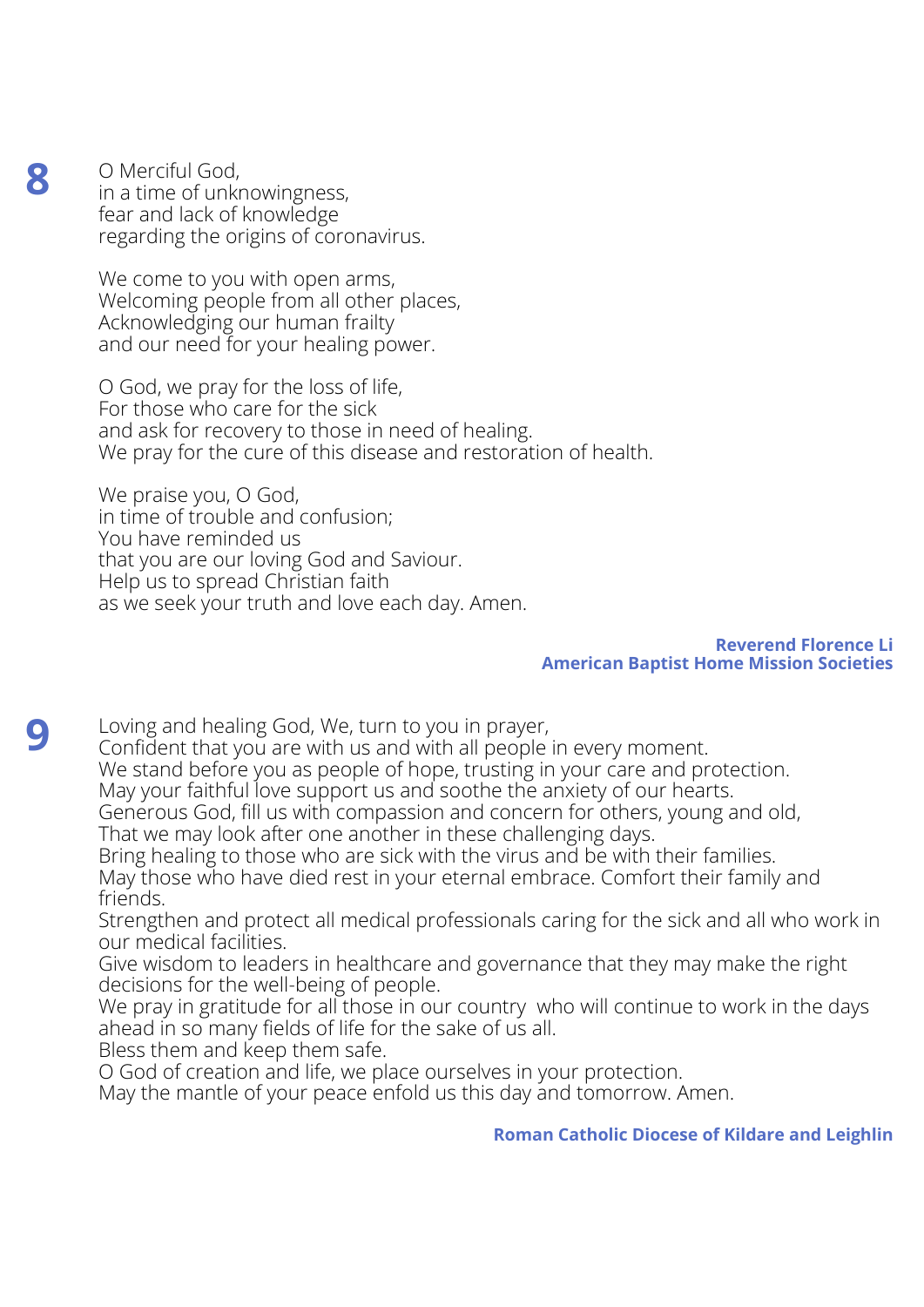Holy God, as we move into being your church in new ways may we pray for and support one another, and know the inner calm that comes from faith in you. **10**

> Bless those who are sick and those who are anxious and alone.

As we experience physical isolation may our social connections be made stronger.

As people of all nations may we unite in peace so that your love will always be present.

Bless us through Jesus Christ our Liberator, who is alive and reigns with you, in the unity of the Holy Spirit, one God, now and forever. Amen.

### **Archdeacon Carole Hughes Diocese of Auckland International Anglican Women's Network**

*God is our refuge and strength, a very present help in trouble.* (Psalm 46:1, NRSV). **11**

As so much is re-shaped by coronavirus (COVID-19), let us pray with:

People left unwell, beckoned by death, or bereaved.

People providing professional health care and advice, looking after loved ones at home or working to create treatments and cures.

People shaping the response of nations and neighbourhoods, of commerce and industry, of service and voluntary organisations and of communities of faith.

People who are anxious or afraid, alone or isolated.

Living, loving God, we praise you, and through times of peril we lean into you, in Jesus Christ. You have trodden paths as difficult as ours, revealing there a love that nothing defeats, a love that bears us through.

Even as we strive to behave responsibly, and to care reliably, so we feel that in these uncertain times we might trust you are with us, our refuge and strength, and our faith, hope and love might be renewed, through Jesus Christ. Amen.

**United Reformed Church**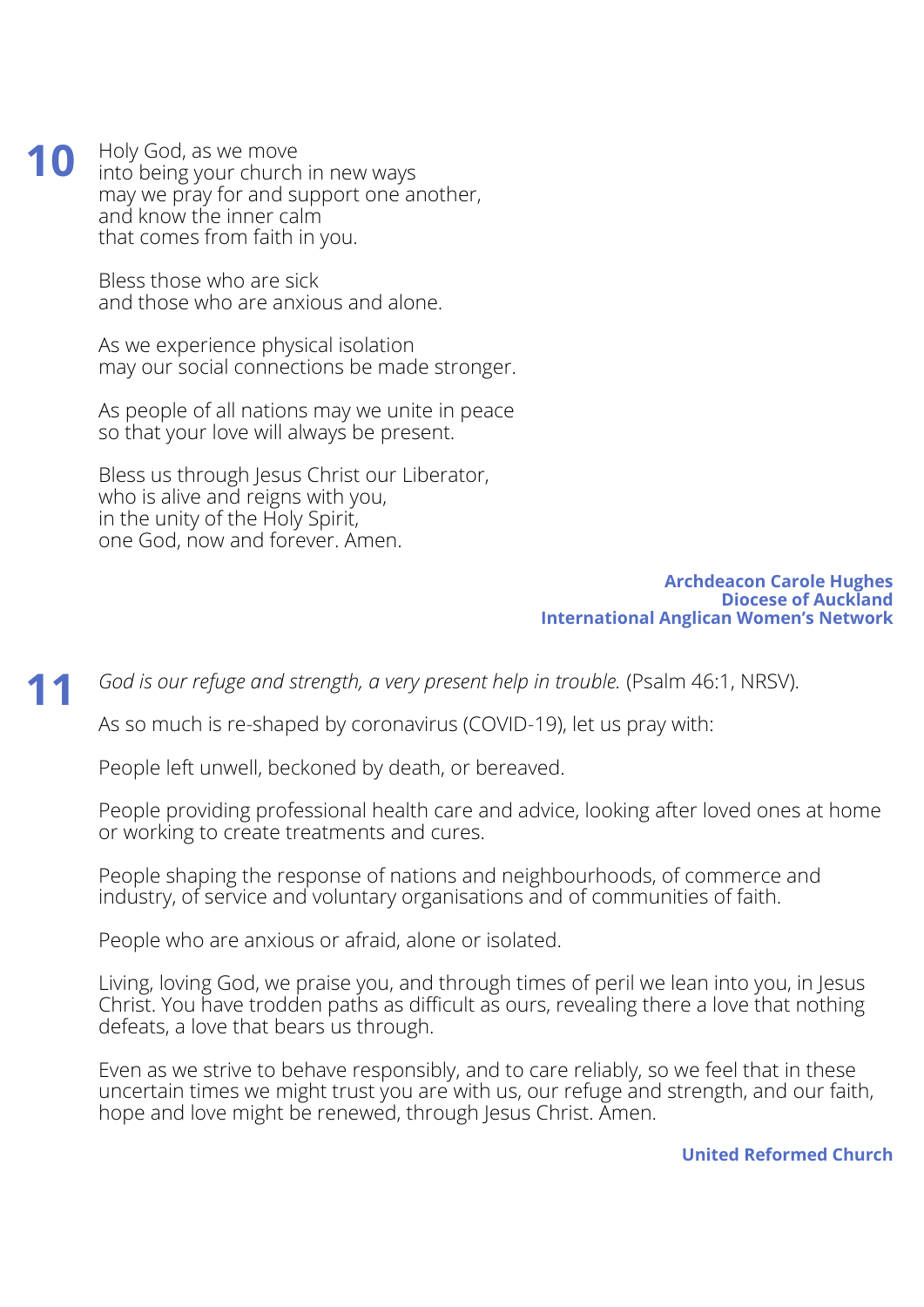**12** We bear witness to our faith, knowing that we are called to lives of courage, love, and reconciliation. reconciliation.

In the ordinary and extraordinary moments of each day, may we be courageous today.

May we learn today. May we love today. Amen.

**A prayer of courage Corymeela Community, Northern Ireland**

*For I am convinced that neither death, nor life, nor angels, nor rulers, nor things present, nor things to come… will be able to separate us from the love of God in Christ Jesus our Lord. (Romans 8:38-*39) **13**

God of heaven and earth, in these times of isolation, apart from loved ones, distant from friends, away from neighbours thank you that there is nothing in all of creation, not even coronavirus, that is able to separate us from your love.

And may your love that never fails continue to be shared through the kindness of strangers looking out for each other, for neighbours near and far all recognising our shared vulnerability, each of us grateful for every breath, and willing everyone to know the gift of a full and healthy life. Keep us all in your care. Amen.

### **A prayer for times of isolation Christian Aid**

As we begin this journey together, I ask you to consider what God said to Joshua as he led the children of Israel toward the flooded Jordan river. He said: "Stay close to the Ark of the covenant because you have never been this way before." **14**

We can say the same thing about the moment we are living through right now. We too have never been this way before. Just as they had never walked through a flooded river while God held back the waters, we have never experienced mass isolations and self-quarantine.

But we can be sure that the same God who held back the waters for His people then is still the protector and provider of His people today. Once they passed through to the other side, they were never the same. They went from *wilderness wanderers* to landowners. They ceased to be *manna gathers* to become *fruit harvesters*.

Who knows, we could be in the middle of the same kind of transformation? This I do know, the same admonishment God gave to Joshua is still good for us; "Stay close to God and His word, go where you see Him go and do what His word says and you will come out the other side of this better off than when you started the journey." Amen.

> **The General Council of the Assemblies of God in the United States of America**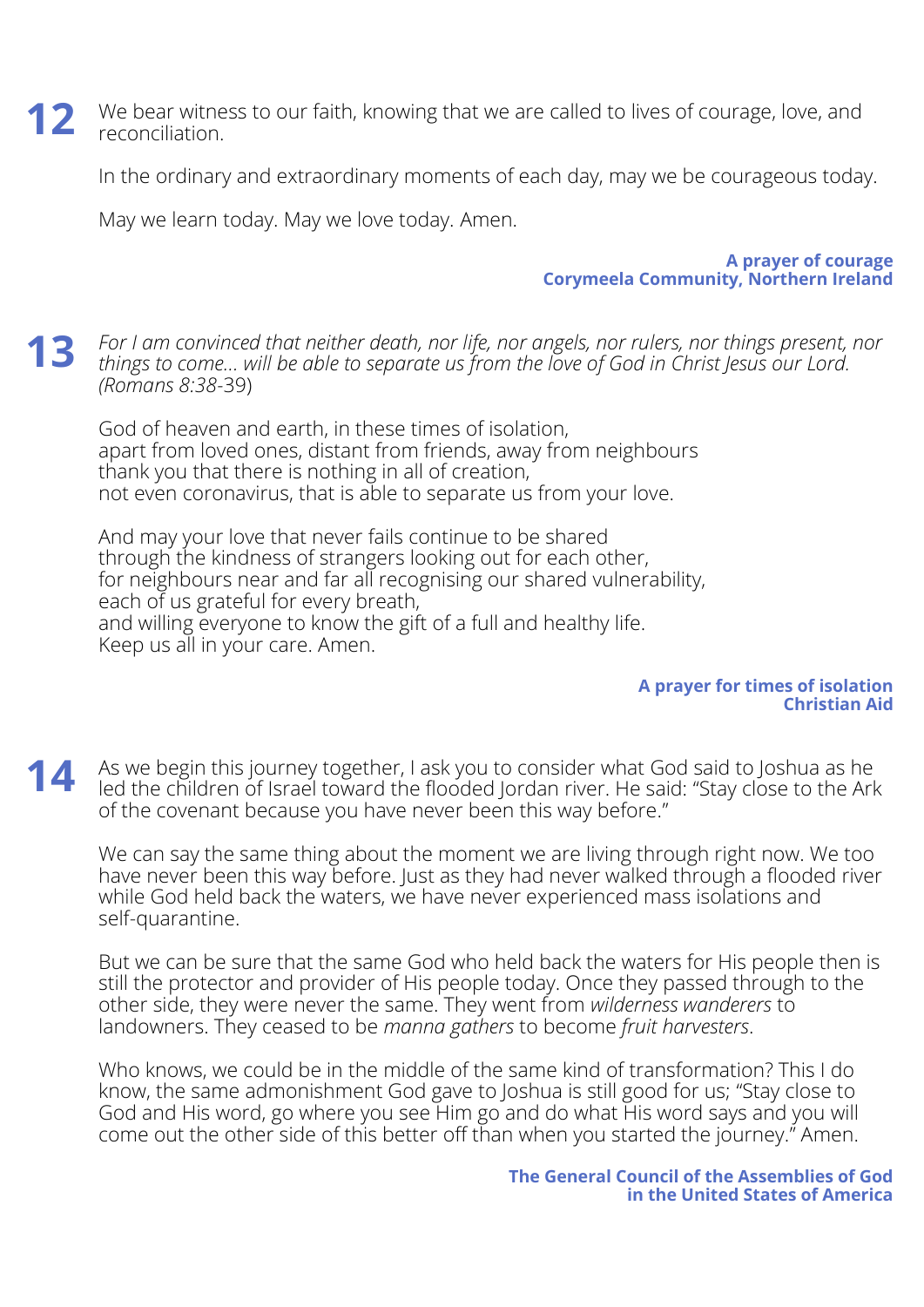God of all life and all hope, hear our prayers. As the world grows ever more anxious and fearful, may your spirit of comfort and peace be with us. **15**

As changes sweep over us, as uncertainty surrounds us, help us to know that you are with us.

Always and forever, you are with us, and nothing can separate us from your love. In the name of Christ Jesus, we pray. Amen.

### **Rev Lee Hull Moses The Disciples of Christ, America and Canada**

#### God our Healer, show your compassion for the whole human family that is in turmoil and burdened with illness and with fear. Hear our cry. **16**

Come to our aid as the coronavirus spreads globally, heal those who are sick, support and protect their families and friends from being infected. Hear our cry.

Grant us your spirit of love and self-discipline so that we may come together, working to control and eliminate the coronavirus. Hear our cry.

Make us vigilant, attentive, and proactive in the eradication of all diseases that create suffering and often result in death for many people. Hear our cry.

Heal our self-centeredness and indifference that makes us worry only when the virus threatens us, open ways beyond timidity and fear that too easily ignore our neighbour. Hear our cry.

Strengthen and encourage those in public health services and in the medical profession: care-givers, nurses, attendants, doctors, all who commit themselves to caring for the sick and their families. Hear our cry. Amen.

## **The Lutheran World Federation**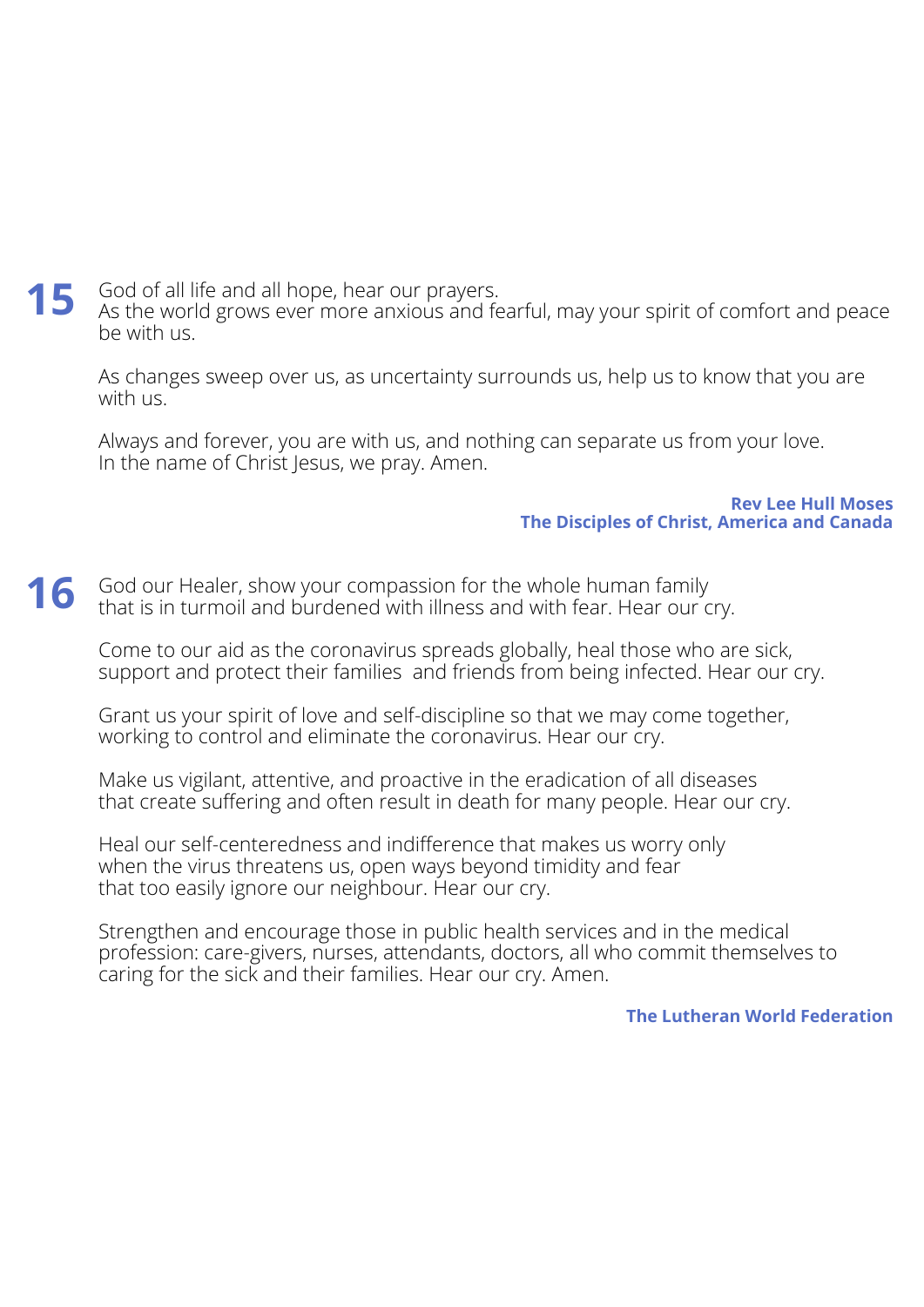When human life is disturbed, disrupted, and threaten by the novel coronavirus, we pray to you, God of life. **17**

Grant us the compassion, humility and self-discipline to value, care about and protect each life.

We pray to you, God of mercy, for all who have suffered directly and indirectly during this global pandemic.

May you sustain, console, and heal them. We pray to you, God of grace, for all good efforts to rescue life and to maintain people's health.

May you strengthen, guide and protect all who have committed to fight against this disease.

We pray to you, God of righteousness, for justice to prevail.

May you lead us to combat racism, discrimination, stigmatization, and xenophobia with courage in the midst of this health crisis.

We pray to you, God of love, for an early end to the transmission of COVID-19 that is harming all, and for life, health and peace for all, through your mercy, grace and loving care, and through human solidarity, integrity and mutual support. Amen.

O Lord, may we be directed what to do, and what to leave undone, and then may we humbly trust that a blessing will be with us.

## **Reverend Dr Manhong Melissa Lin Associate General Secretary China Christian Council**

Let us pray: For the spiritual welfare of our congregations. **18**

> May members take a warm personal interest in one another's welfare. May we all be active in pastoral care.

In the greater events of life it is our duty and privilege to share in one another's joys and sorrows.

May we remember that sympathy thus shown is a potent means of binding us in closer fellowship. Amen.

> **Adapted from Friends House London (Quaker faith & practice 10.17)**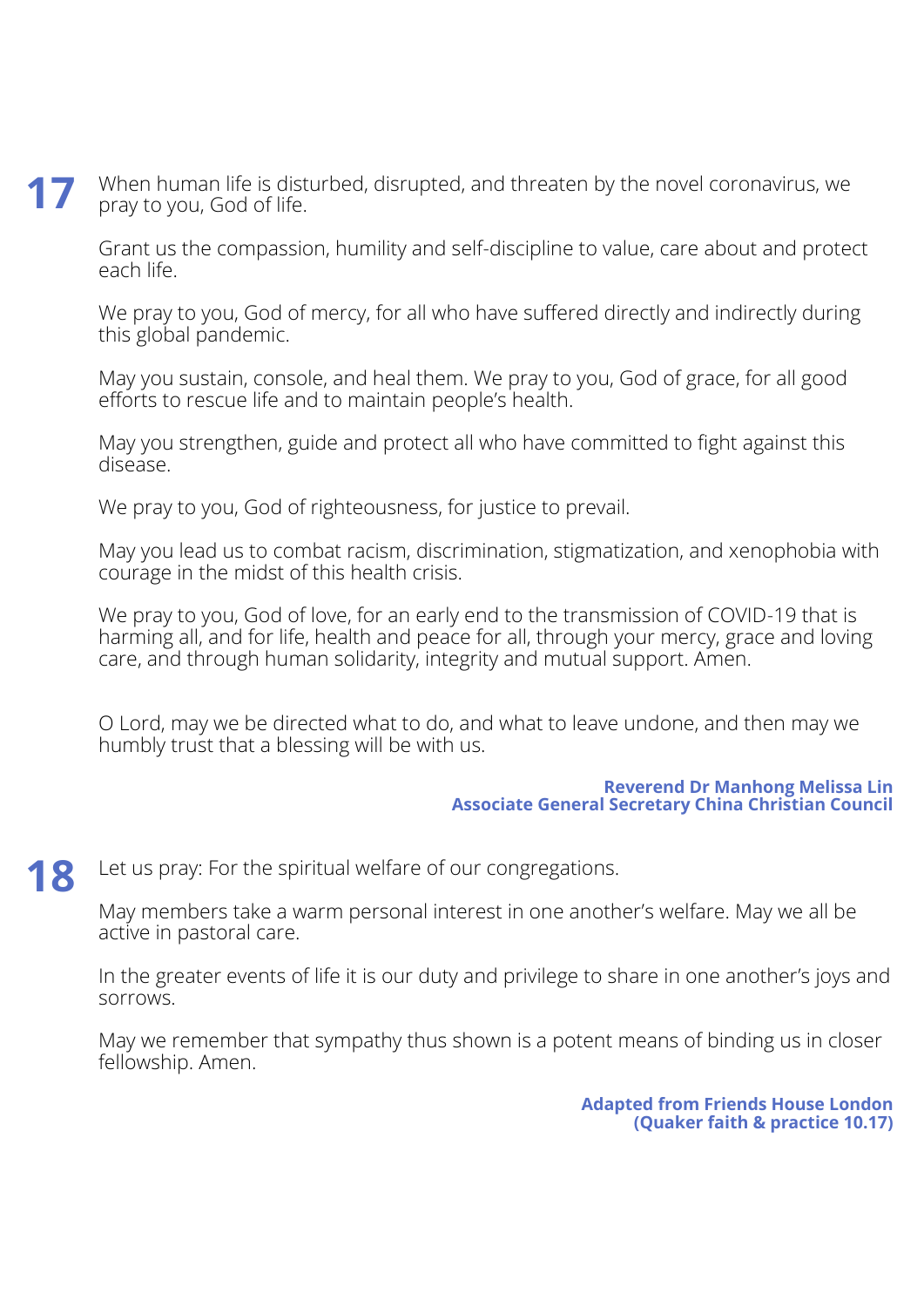Dear Father, who created us, and redeemed us, and who has promised us your love, be with us in a time of danger and of worry. **19**

May those who suffer, or who are ill, know the blessing of your grace, way those this sensel, so this single by your Spirit to be wise and to be servants, working for the healing and wholeness of all, each in our own way.

Keep us calm and cautious, strong, and open to service, So that we take care of those around us, and also ourselves. We ask this in the name of Jesus. Amen.

## **Bishop Gregory Cameron of St Asaph The Church in Wales**

God of compassion, God-with-us, be with us in these times of uncertainty. **20**

Break into our lives, rekindle our hope and breathe love into our communities, that we might find new ways of supporting and upholding one another, bearing witness to your inclusive love of family, friend, neighbour, and stranger alike.

May our love for those most vulnerable in our community become a beacon of hope for all.

In faith, hope, and love, in the name of Jesus, we pray. Amen.

**Rev Denise Liersch Uniting Church of Australia**

*Jesus said I will never leave you nor for sake you that you may be boldly say, the Lord is my helper. (Hebrews 13:5)* **21**

Father in your name, we call on you today in the promise of your word.

We pray for those who are at this time struggling with the fears and concerns around this virus.

Father we act in belief and confidence in your promises, knowing that you have not given us the spirit of fear but of power and of love and of a sound mind.

We therefore embrace the promise of your word, even in the midst of this time of uncertainty.

We are still persuaded that your precious blood heals and makes whole.

We pray for our church family: we pray for those in our communities who may be feeling insecure and isolated.

We pray for our decision-makers, medical experts, leaders national and international.

Father we rest our cares in your hands, in the name of Jesus. Amen.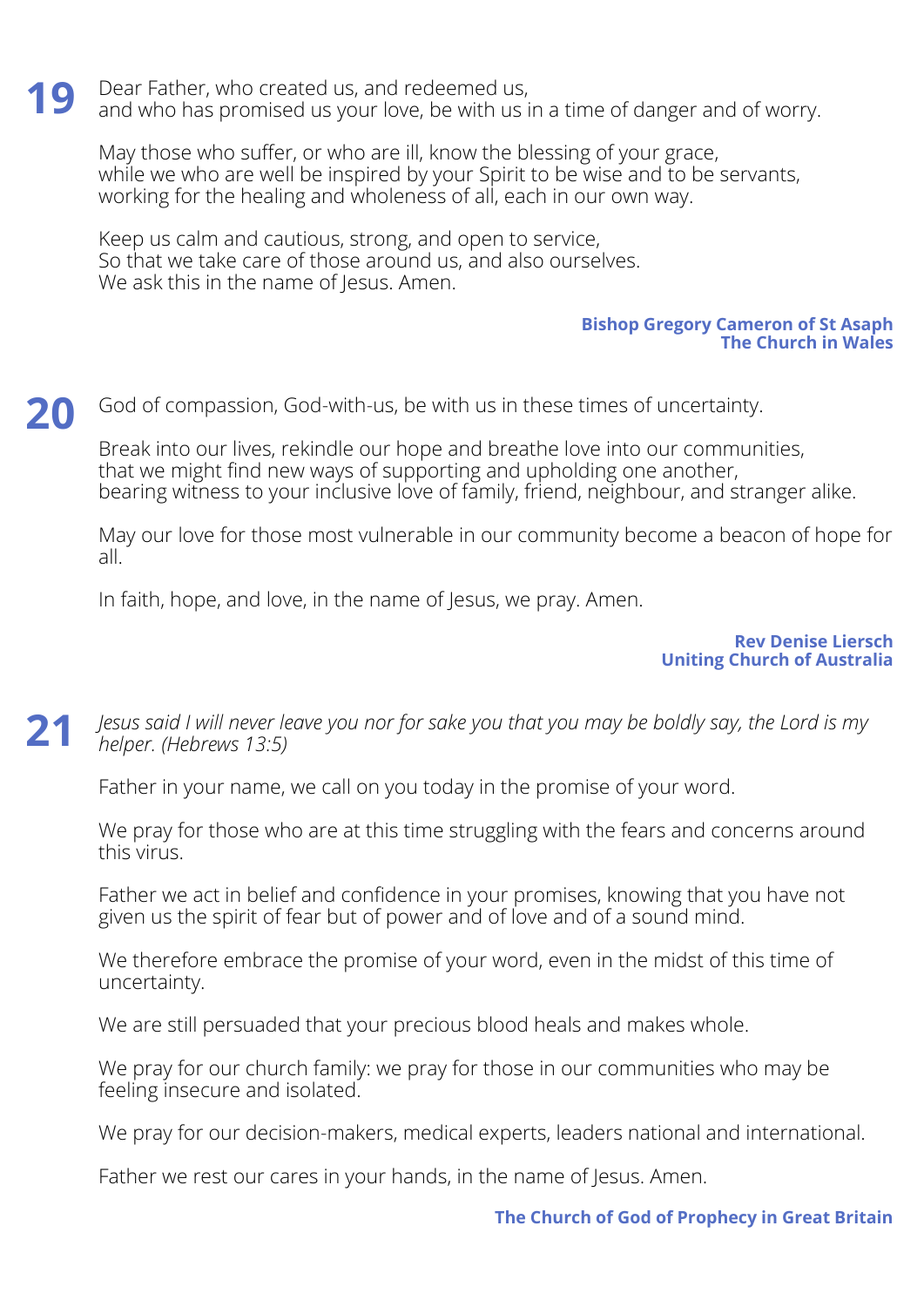God of mercy, God of comfort, we come before you in this time of difficulty, mindful of human frailty and need, confused and struggling to find meaning in the face of suffering. **22**

We are grateful that even as we share in the joy of Christ Jesus, we can also share abundantly in comfort in the midst of suffering.

For all who are in danger, trouble, or anguish, we ask the presence and strength of your Spirit.

Give all who suffer the love that bears all things, believes all things, hopes all things, endures all things.

We pray for those who are suffering and can make no sense of tragedy.

Help them to turn to the One who embraces us in our lives even Jesus Christ, who lived and suffered among us.

Have mercy on your whole creation. Hasten the day when the kingdom of the world shall become your Kingdom, and by grace make us worthy to stand before you.

For all that is good in life, thank you, For the love of family and friends, thank you, For the kindness of good neighbour and Samaritan stranger, thank you. Amen.

# **The Moravian Church of America**

We turn to you, our Father, for we need your help. **23**

Lord Jesus, as you have promised, be with us, whatever lies ahead.

Strengthen us, Holy Spirit, as we face this together.

We pray for our world and our country, as coronavirus threatens our lives and our livelihood, leaving many in lockdown, while key workers continue, despite the risk.

We pray for government leaders responding to medical and scientific advice, making tough decisions for the wellbeing of all.

We pray for all who serve on the frontline in the Health Service and in social care; facing increasing numbers, overstretched resources and distressing human need.

Bless those who are ill, those who are alone and afraid, those exhausted looking after their family, those worried for the vulnerable, those fearful for their finances, those shut into their fears.

Thank you for those who have returned from retirement to help, or joined the volunteer army.

Thank you for those working: to manufacture needed resources, to find a vaccine, to keep in contact with the isolated, to encourage others at this time.

Have mercy on us, O Lord. Give us faith, hope, and love. Hear our prayers, in Jesus' name. Amen.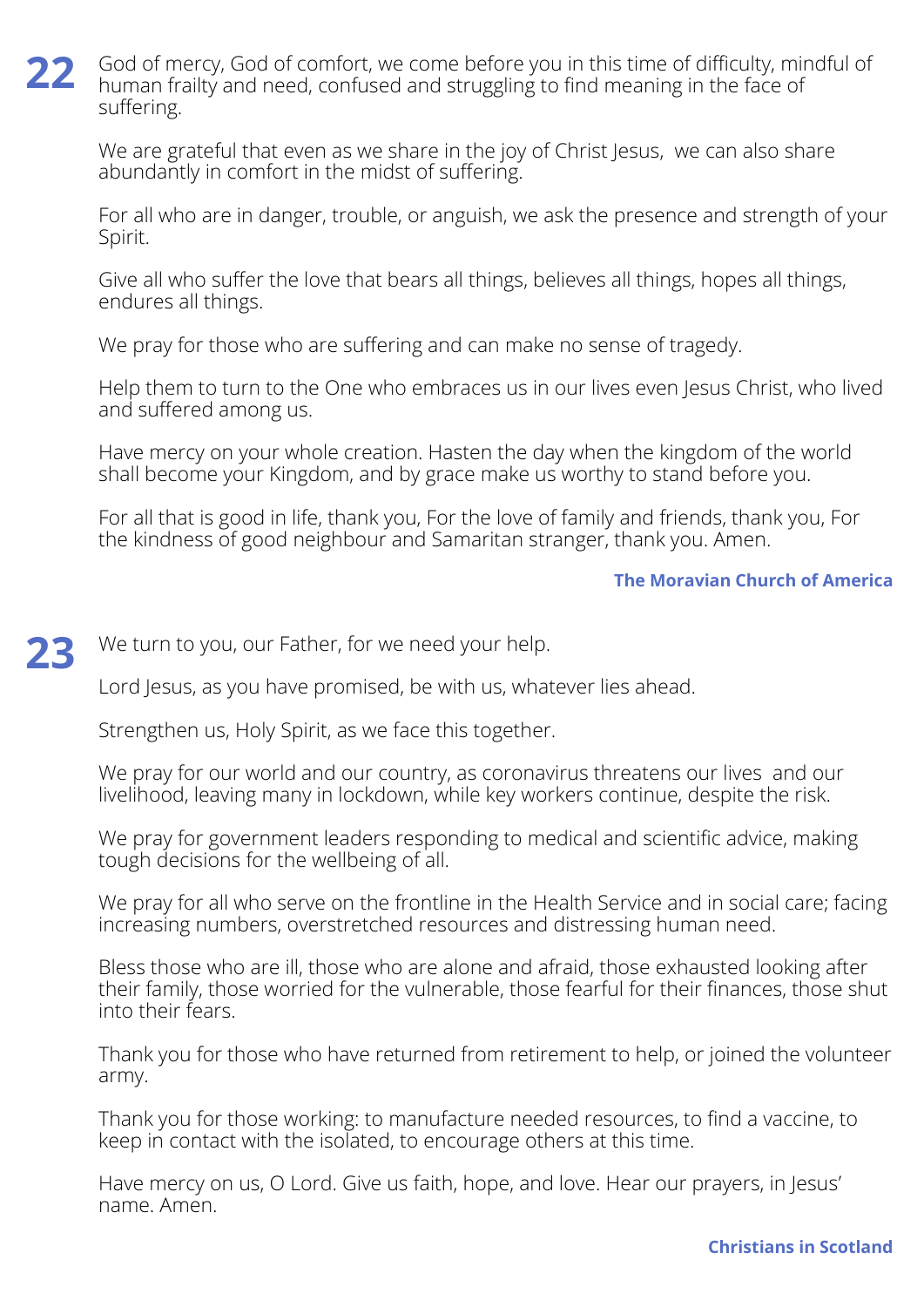All this day, O Lord, let me touch as many lives as possible for thee; and every life I touch, do thou by thy spirit quicken, whether through the word I speak, the prayer I breathe, or the life I live. Amen. **24**

## **Mary Sumner (1828-1921) founder of the Mothers' Union**

Almighty and merciful Father, who shows your love to all creation, we come before you asking for a quick control of the coronavirus currently ravaging our world. **25**

Hear graciously the prayers we make for those affected by the virus in various parts of the world. Grant healing to the sick, eternal life to the dead and consolation to the bereaved families.

We pray that effective medicines to combat the sickness be speedily found.

We pray for the relevant Governments and Health Authorities that they take appropriate steps for the good of the people.

Look upon us in your mercy and forgive us our failings. We ask this through our Lord Jesus. Amen.

**The Catholic Bishops of Africa**

God Our Father, each person is precious to You. You are the Giver of life. Have mercy on us and protect us at this time, as the coronavirus threatens health and life. You are an ever-present Helper in time of trouble. Watch over those who are suffering, give strength to those who are aiding the sick and give courage to all in this time of anxiety. We ask this of you in the name of your Son. Jesus Christ. Amen. **26**

**Roman Catholic Archdiocese of Liverpool, England**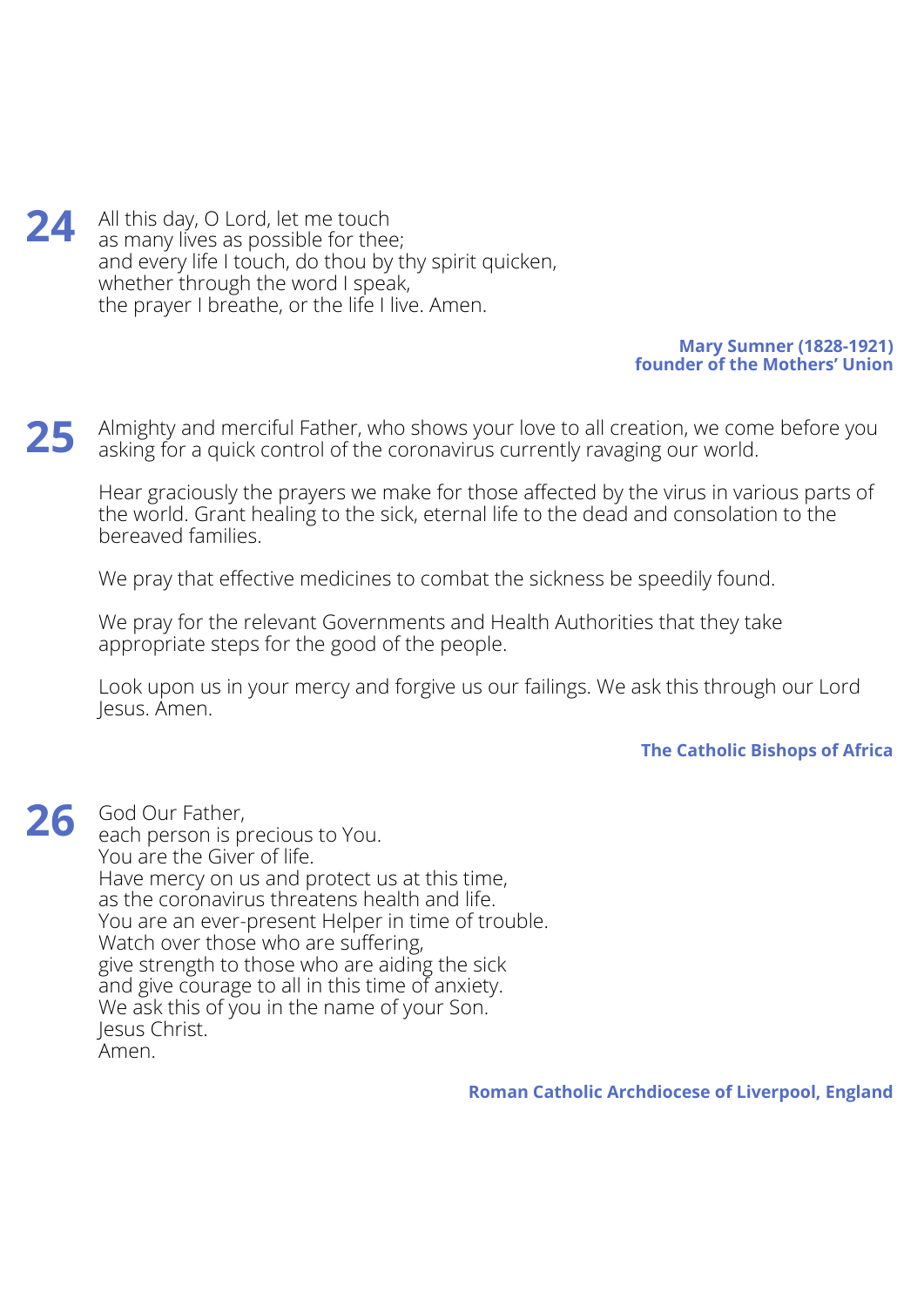God our Father, we come to you in our need to ask your protection against COVID-19 that has claimed lives and has affected many. **27**

We pray for your grace for the people tasked with studying the nature and cause of this virus and its disease and of stemming the tide of its transmission.

Guide the hands and minds of medical experts that they may minister to the sick with competence and compassion, and of those governments and private agencies that must find cure and solution to this epidemic.

We pray for those afflicted, may they be restored to health soon. Grant us the grace to work for the good of all and to help those in need.

Grant this through our Lord, Jesus Christ, your Son, who lives and reigns with You, in the unity of the Holy Spirit, God forever and ever. Amen.

**The Catholic Bishops of the Philippines**

Your loving care Lord Jesus, when you walked with us on earth you spread your healing power. **28**

> We place in your loving care all who are affected by coronavirus.

Keep us strong in faith, hope and love. Bring relief to our sick, console our bereaved, protect those who care for us.

We lift our prayer to you Lord, and trust in your infinite mercy, as we wait for the daybreak. Amen.

> **Adapted by CAFOD (England & Wales) from an Ebola prayer by Caritas Guinea**

Lord Jesus Christ, you taught us to love our neighbour, and to care for those in need as if we were caring for you. **29**

> In this time of anxiety, give us strength to comfort the fearful, to tend the sick, and to assure the isolated of our love, and your love, for your name's sake.

God of compassion, be close to those who are ill, afraid or in isolation. In their loneliness, be their consolation; in their anxiety, be their hope; in their darkness, be their light; through him who suffered alone on the cross, but reigns with you in glory. Amen.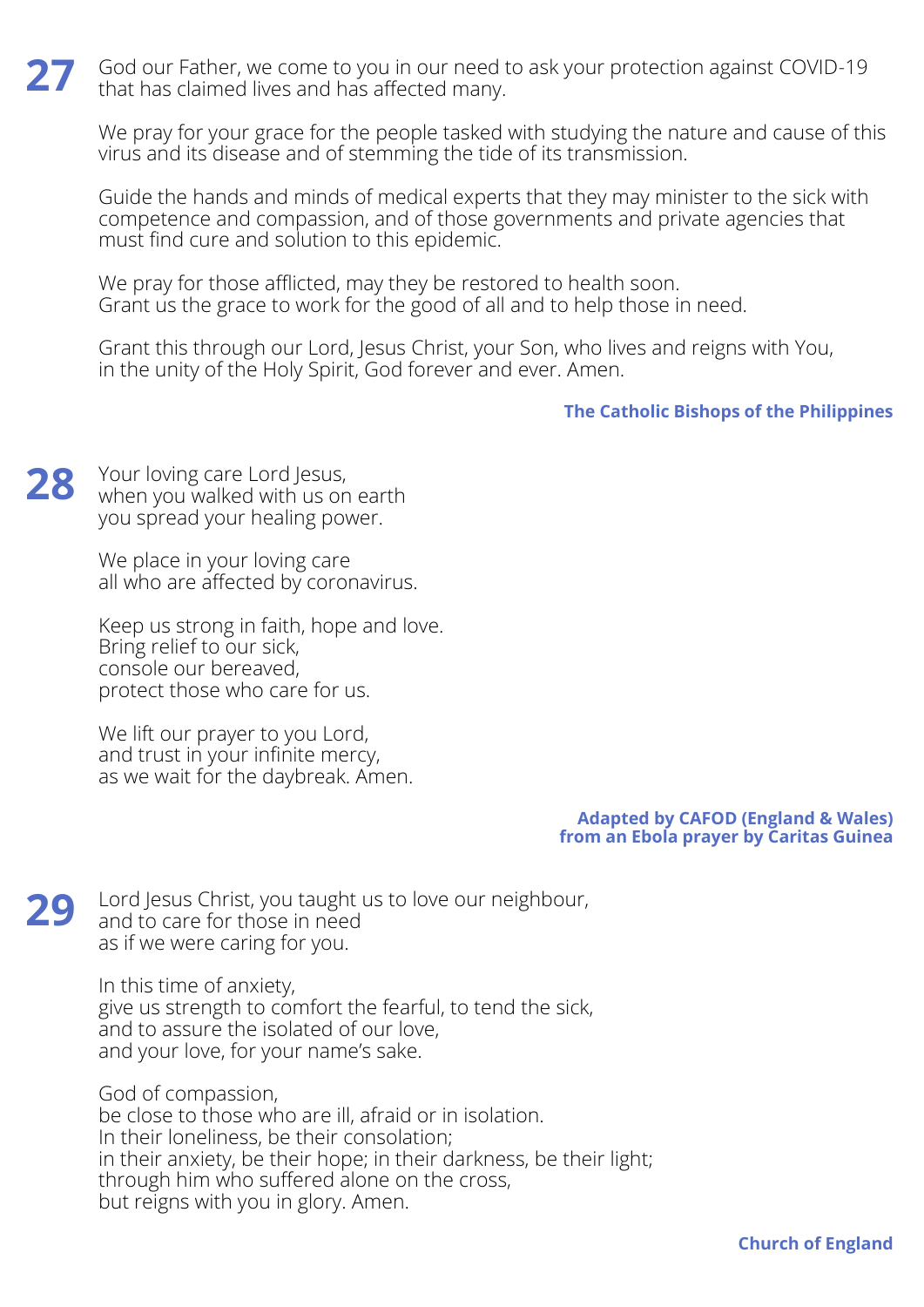#### God of our days and times: come close to us in this hour. **30**

Calm our hearts and minds, restore our spirits, and give us peace. Lord, allay our fears, bolster our courage and our compassion, increase our capacity for love.

In this season, we have been made uncomfortable; our movements have been curtailed; we are inundated with often conflicting information; our minds are racing – but – we cling to your promise to be with us always.

We are your creation and our hearts can safely trust in you. During our time of social isolation, help us to get closer to you. Let compassion rise in us and send us an extra anointing of your love. Allow us to hear your voice amid the cacophony of voices around us and restore our joy.

In Jesus Name we pray. Amen.

**Revd Cynthia Belt, Harwood Park and Mount Zion United Methodist Church, Elkridge, USA**

Hear our cry, Almighty God. Listen to our prayer. How long will we have to hide in our homes from this invisible enemy? **31**

> Where will it strike next? And whom? And what if … ? Our screens relay a continuous escalation of suffering and death around the world.

Panic and anxiety abound. Our souls are weary from the strain of the life-altering unknowns.

Heavenly Father, from the depths of our pain and confusion, we cry out to You.

From fear-filled hearts and anxious minds, we plead with You.

Rescue us, Father of compassion and grace.

We lift up our eyes to You, Lord God, the One who sits enthroned in heaven. Amen.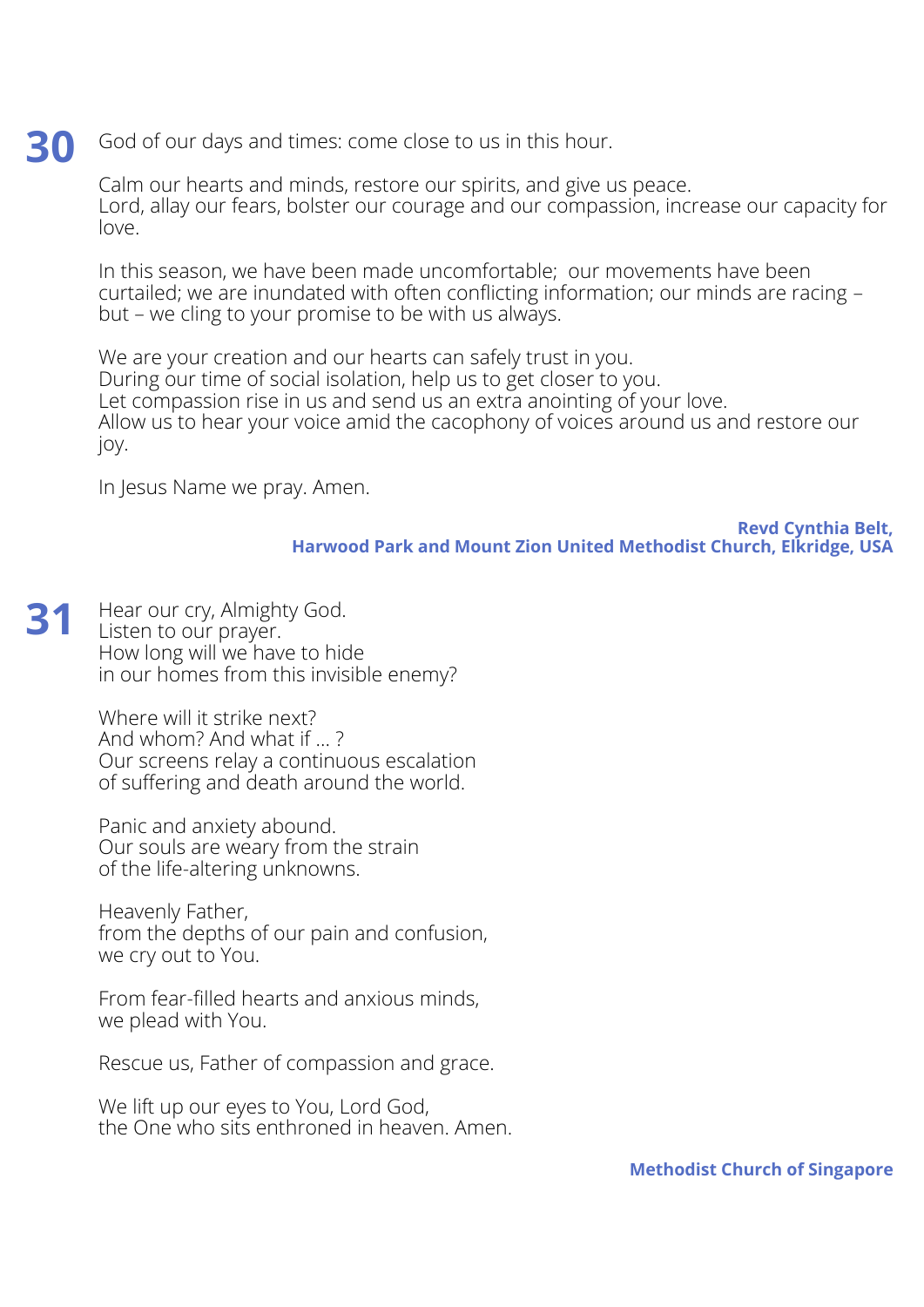Almighty and All–loving God, Father, Son and Holy Spirit, We pray to you through Christ the Healer for those who suffer from the COVID–19. **32**

We pray too for all who reach out to those who mourn the loss of each and every person who has died as a result of contracting the disease.

Give wisdom to policymakers, skill to healthcare professionals and researchers, comfort to everyone in distress and a sense of calm to us all in these days of uncertainty and distress.

This we ask in the name of Jesus Christ our Lord who showed compassion to the outcast, acceptance to the rejected and love to those to whom no love was shown.

## **Church of Ireland**

Lead us from death to life, from falsehood to truth. lead us from despair to hope, from fear to trust; lead us from hate to love, from war to peace. Let peace fill our heart, our world, our universe. **33**

**World Peace Prayer**

God, we are insecure and worried. Things are spinning out of control. Fear spreads faster than the virus. My neighbour is becoming a threat. Borders are closing. People are becoming isolated. **34**

> God, we understand the measures and attempts to ensure safety. God, we are insecure and worried. You came to earth to heal, where fear and mistrust is spreading. You came to earth to comfort, where hopelessness and loneliness is felt. You came to earth among the outcasts and marginalised.

We pray to you:

Give us the courage to face illness and death, and never give up. Give us the vigour to spread hope where fear darkens the world. Give us the strength to encourage people who feel lonely and excluded.

God, we know that we are connected as churches through your Spirit. Even across the borders between us. Amen.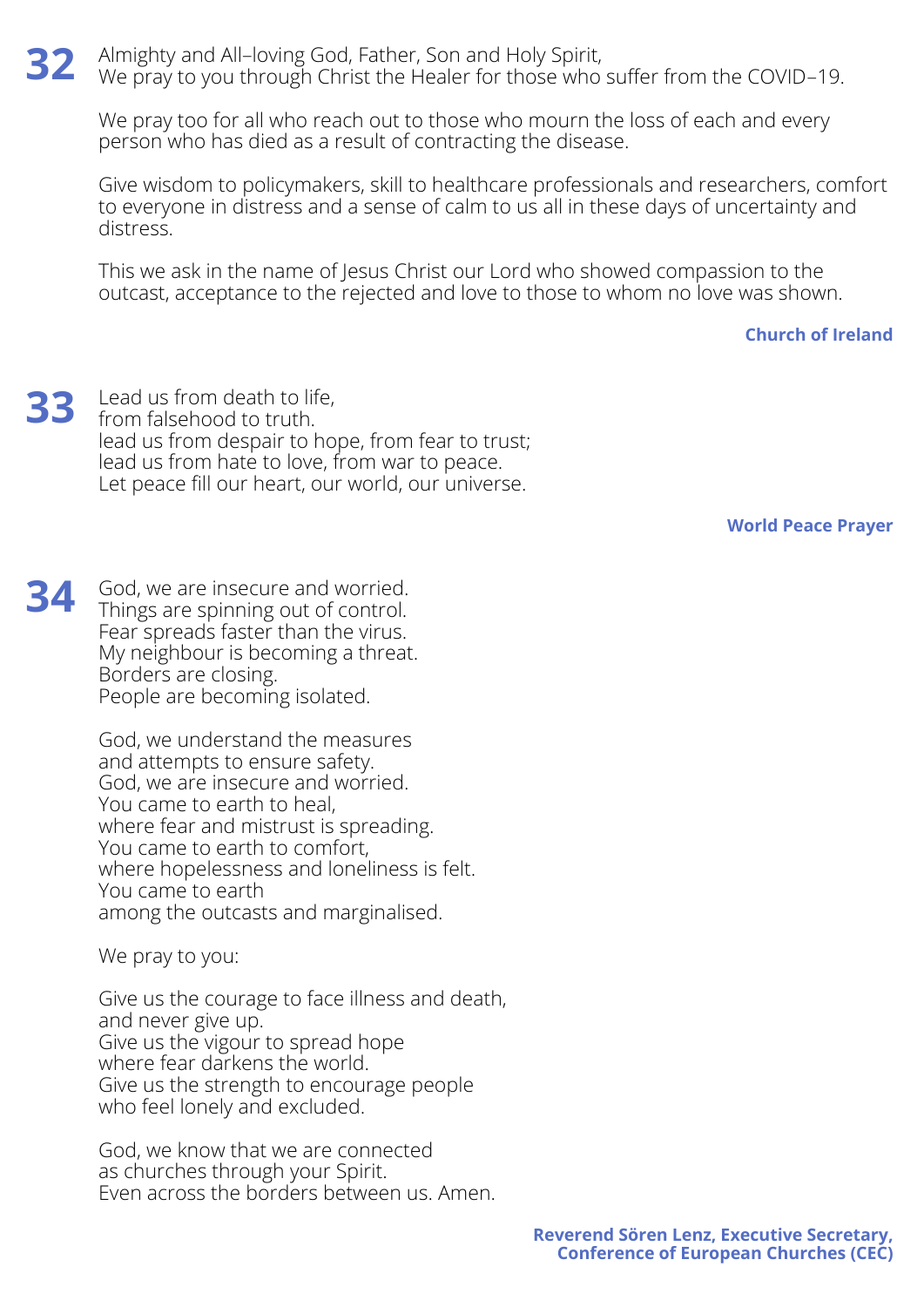The grace of God guides us, we don't lack and never will lack anything. He leads us to places of rest and care and to drink waters of trust. He renews our strength so we do not abandon the path of solidarity, because it is there, in our empathy with others, where we honour his name. **35**

Even though we pass through polluted streets and places of possible contagions, we will not fear any danger, because You, divine presence, maintain the prudent distance between tenderness and respect, that inspires us with serenity and confidence.

We will share the table again, and the banquet and the party, before the astonished gaze of the empire of the viruses and of any empire that proposes death and exclusion.

We will fill our cups again until they overflow to toast for the new worlds, already stripped of their greed and their thirst for power, more aware of being family, people, humanity.

Surely your goodness and love will follow us every hour of each journey until we know how to make this earth of yours a house in which we can all live, in our full and rich diversity, with health, fullness, dignity, bread, shelter, work, and justice, forever.

### **Revd Gerardo Oberman, The Reformed Church of Argentina**

May this crisis bring out the best in us, not the worst. Help us to live by faith and not by fear. To build bridges not barriers, and to resist all who would speak ill of any other group. **36**

May we not forget our responsibility to one another, not least to the vulnerable and voiceless in our communities.

Help us to find ways of keeping in touch and offering reassurance. Amen.

**Right Reverend Colin Sinclair Moderator, Church of Scotland**

You are the healer of our souls and bodies, give recovery to those affected by sickness by raising them up from the bed of pain, to praise You, Merciful Saviour, and protect the healthy from any disease. Bless, strengthen and protect with your Grace, O Lord, all those who, with love of people and sacrifice, care for the sick at their homes or hospitals. **37**

> Remove all sickness and suffering from people and teach us to cherish life and health as your gifts. Give us, Lord God, your peace and fill our hearts with unwavering faith in your protection, reliable in your help and love towards you and your neighbour. To you belongs the mercy to save us, Our God.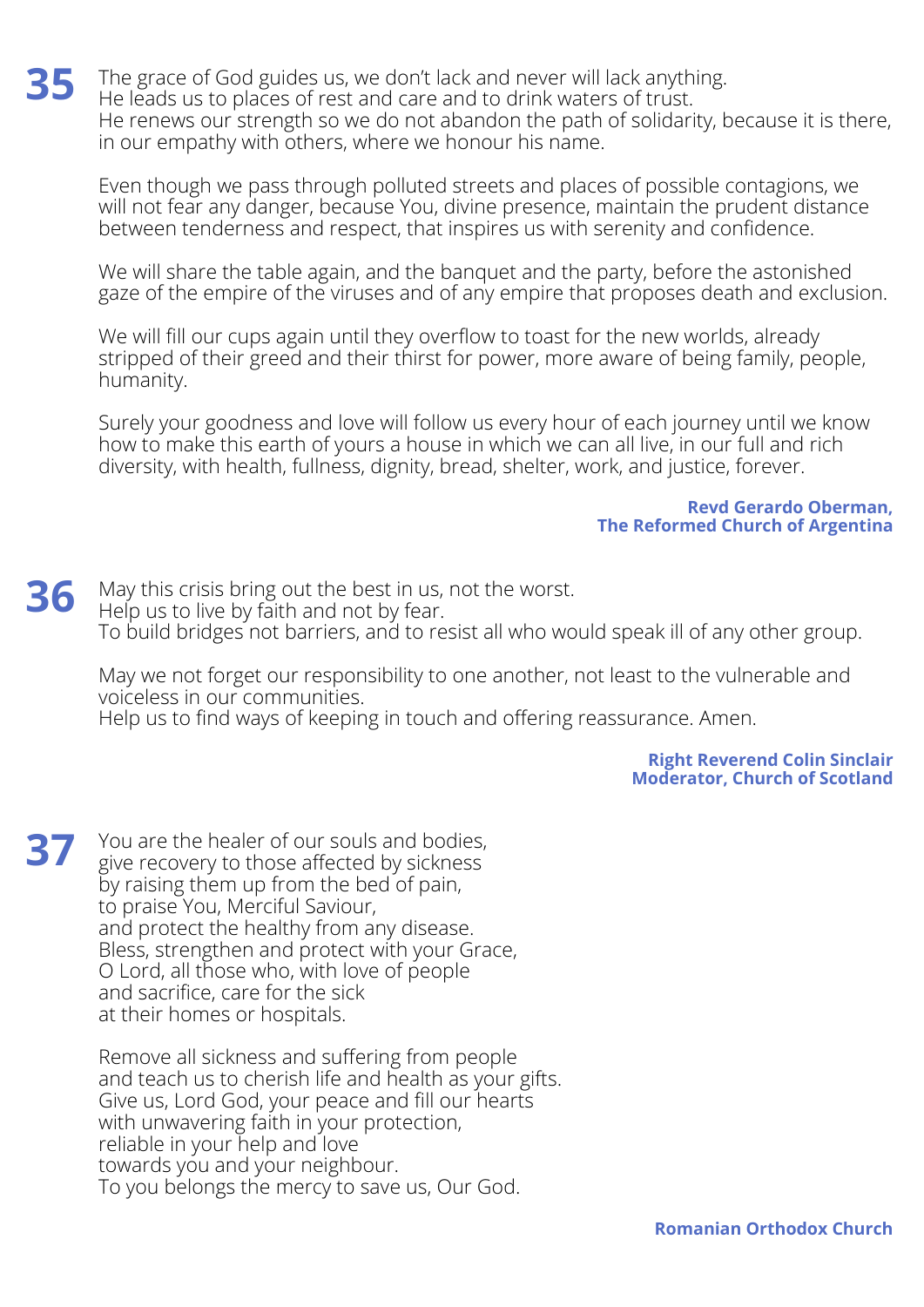O Lord, We pray for all the people and countries affected by this lethal virus. Let us remember every brother and sister affected in our prayers every day.

Let us pray that this disaster, like so many others is a time for humanity's fellowship when maps and borders collapse.

Lord let us rejoice at the commendable fellowship manifested now across continents by good people.

Lord of Life who protects people from all evil may we become an "army of prayer warriors" to rise in robust defiance against this sickness with our prayers and actions.

May this current outbreak, be an occasion for introspection on the ultimate meaning and destination of human life and the arrogance and audacity of human institutions.

As Lord we acknowledge, in humility, our human fragility and mortal nature remembering that you are the only superpower over our lives.

Our Lord we remember that disasters and virus pandemics periodically remind humanity that we all have only one planet strengthen us that we realise that we either stand together or fall together. Lord in ask this in Your Name. Amen.

> **Based on a statement by Myanmar's Cardinal Charles Bo**

God our Father, by whose mercy the world turns safely into darkness and returns again to light: **39**

we place in your hands our unfinished tasks, our unsolved problems, and our unfulfilled hopes, knowing that only what you bless will prosper.

To your love and protection we commit each other and all those we love, knowing that you alone are our sure defender, through Jesus Christ our Lord. Amen.

> **Church of South India (via the Church of England's website)**

**38**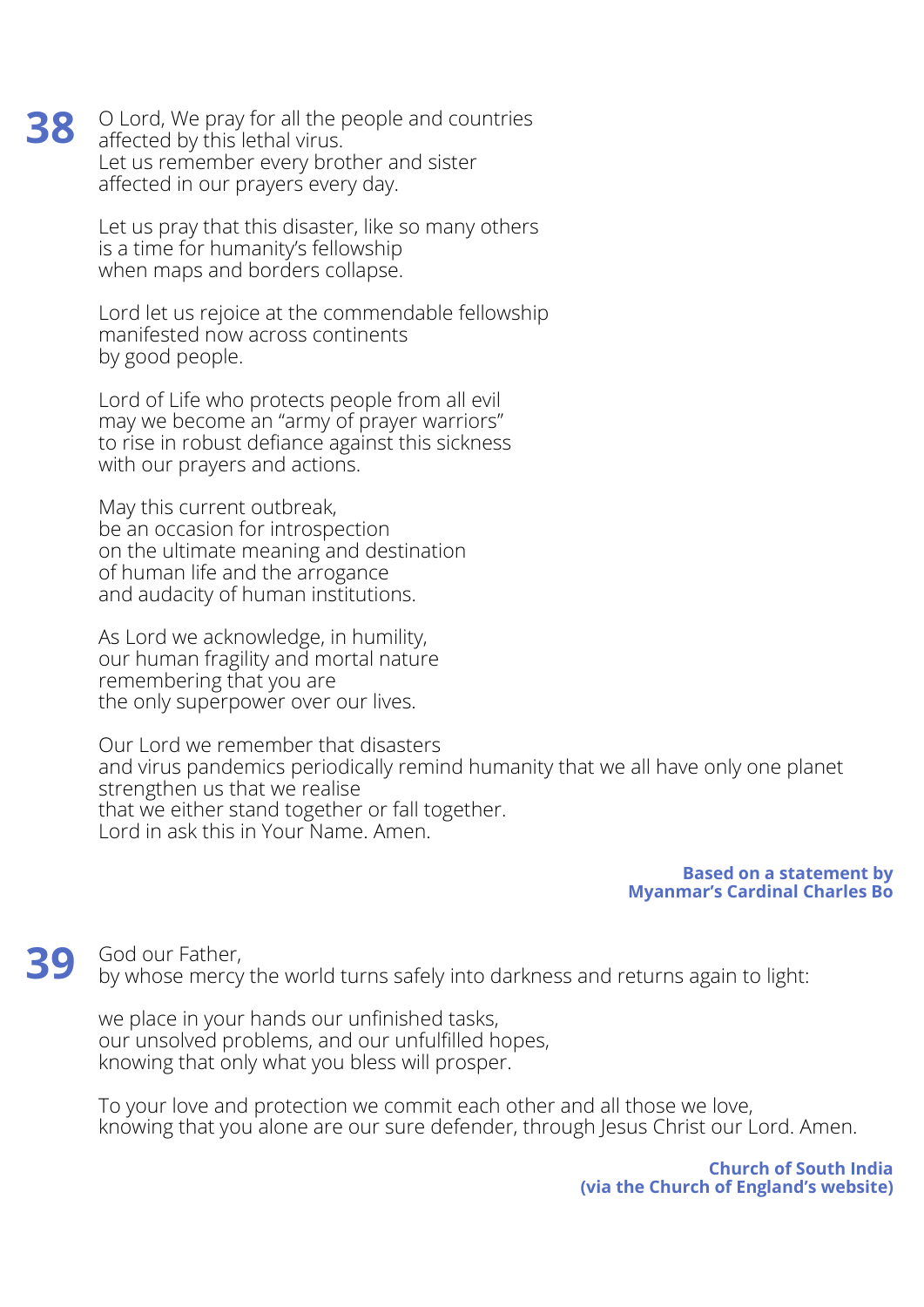### O God Almighty, Lord of heaven and earth, and of all creation visible and invisible, in your ineffable goodness, look down upon us, your people gathered in your Holy Name. **40**

Be our helper and defender in this day of affliction. You know our weakness. You hear our cry in repentance and contrition of heart.

O Lord who loves mankind, deliver us from the impending threat of the coronavirus.

Send your angel to watch over us and protect us. Grant health and recovery to those suffering from this virus.

Guide the hands of physicians and preserve those who are healthy.

Enable us to continue to serve our suffering brothers and sisters in peace that together we may glorify your most honourable and majestic name of the Father and of the Son and of the Holy Spirit, now and ever and unto ages of ages. Amen.

# **Holy Synod of the Orthodox Church of America (adapted)**

Enable us, O Lord, to feel tenderly and charitably toward all. Help us to have no soreness toward any. **41**

> Let us think no evil, bear all things, hope all things, endure all things. let us walk in all humility before all we meet, and into your sight. Amen.

> > **Elizabeth Fry Quaker social reformer**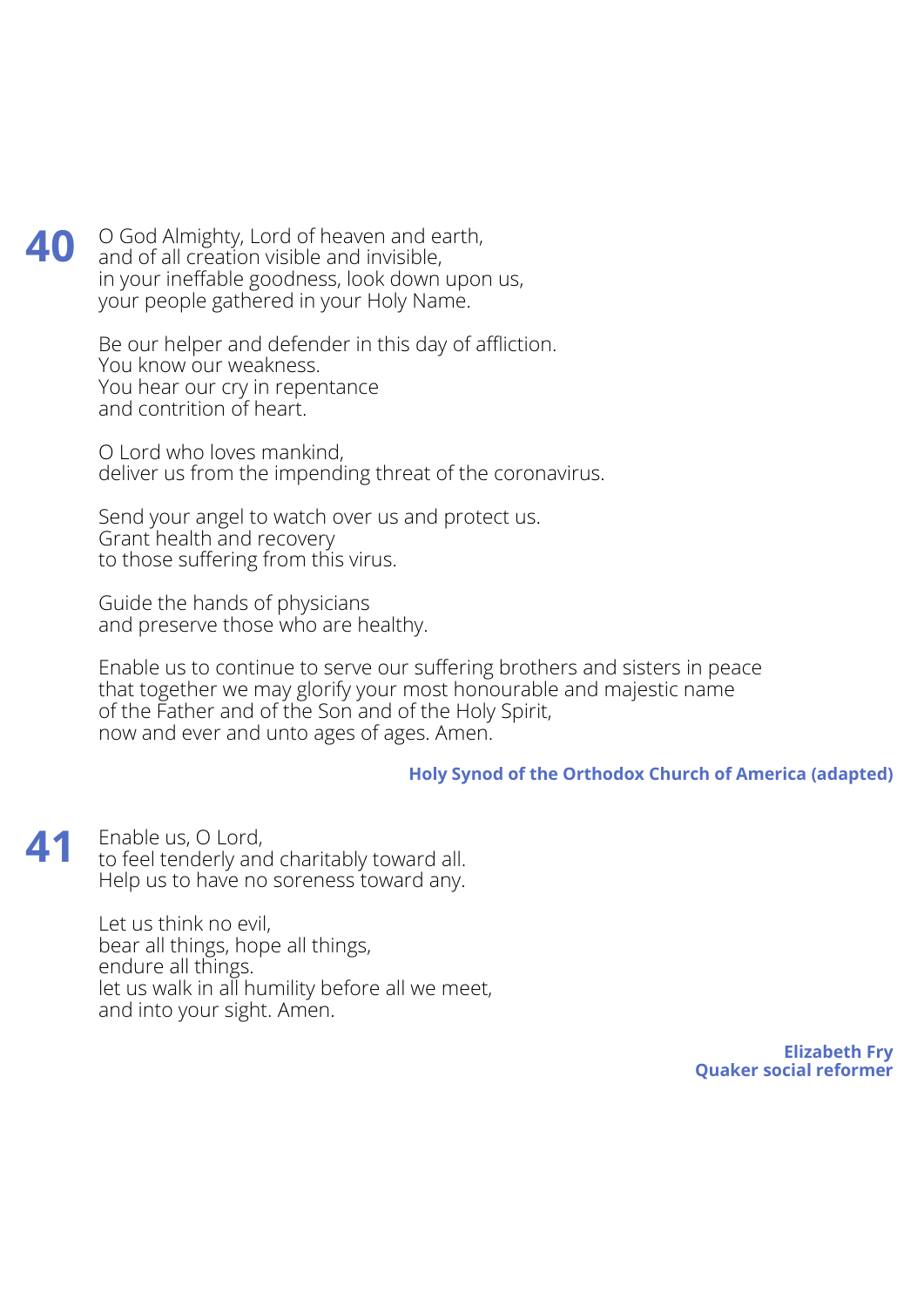#### The world now is too dangerous and too beautiful for anything but love. **42**

May your eyes be so blessed to see God in everyone.

Your ears, so you hear the cry of the poor.

May your hands be so blessed that everything you touch is a sacrament.

Your lips, so you speak nothing but the truth with love.

May your feet be so blessed you run to those who need you.

And your heart be so opened, so set on fire, that your love, your love, changes everything.

### **Ven. Sue Pinnington MBE Archdeacon of the Gwent Valleys The Church in Wales**

God of all hope we call on you today. We pray for those who are living in fear: fear of illness, fear for loved ones, fear of other's reactions to them. **43**

May your Spirit give us a sense of calmness and peace.

We pray for your church in this time of uncertainty.

For those people who are worried about attending worship.

For those needing to make decisions in order to care for others

For those who will feel more isolated by not being able to attend. Grant us your wisdom.

Holy God, we remember that you have promised that nothing will separate us from your love – demonstrated to us in Jesus Christ.

Help us turn our eyes, hearts, and minds to you. Amen.

**British Methodist Connexion**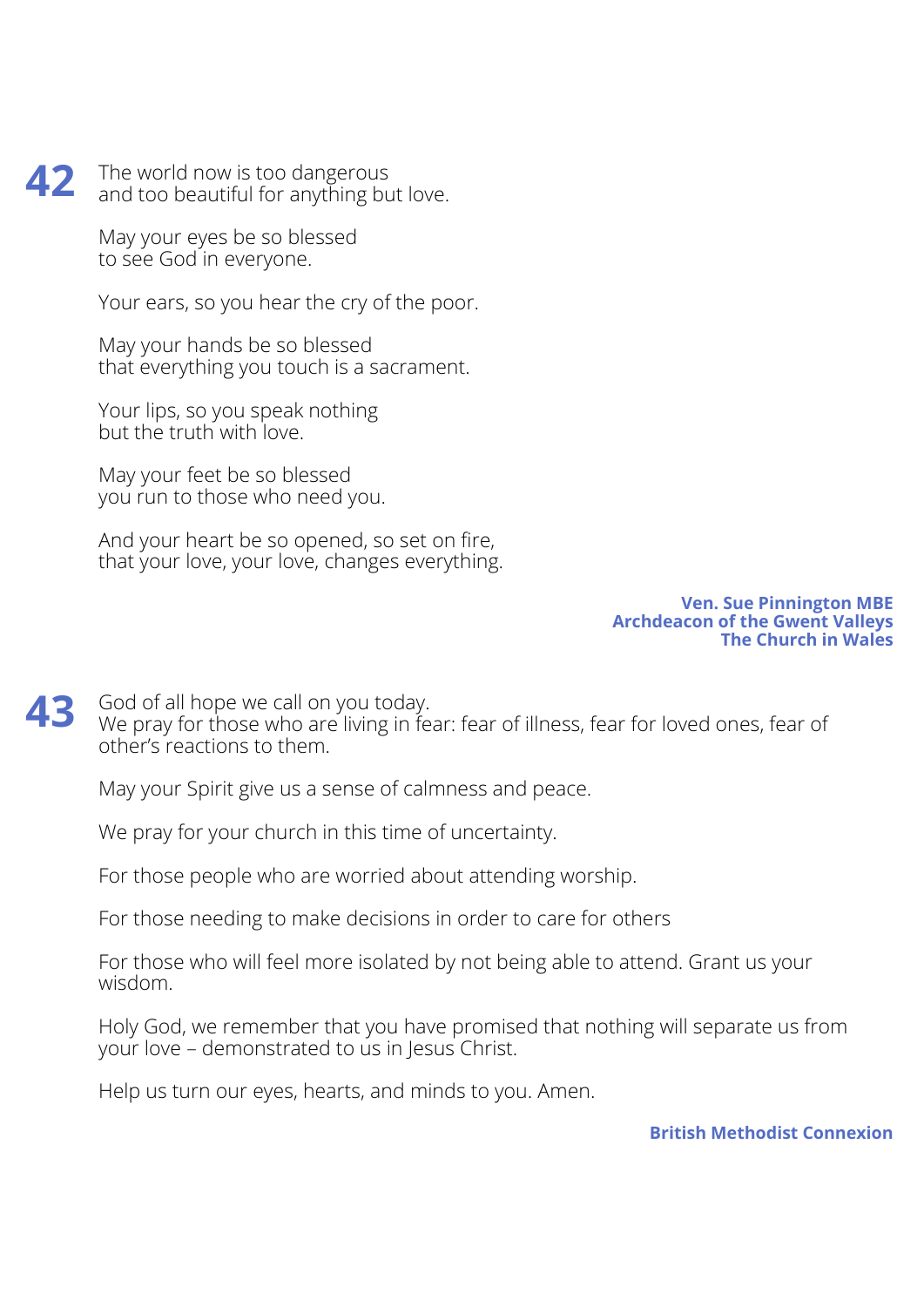#### God of the present moment. **44**

God who in Jesus stills the storm and soothes the frantic heart.

Bring hope and courage to all who wait or work in uncertainty.

Bring hope that you will make us all equal to whatever lies ahead.

Bring us courage to endure what cannot be avoided.

For your will is health and wholeness. You are God and we need you. Amen.

**Washington Episcopal Diocese (adapted from New Zealand)**

#### In this time of COVID-19, we pray: **45**

When we are not sure, God, - help us be calm.

When information comes – from all sides, correct and not, help us to discern.

When fear makes it hard to breathe, and anxiety seems to be the order of the day, slow us down, God.

Help us to reach out with our hearts when we cannot touch with our hands.

Help us to be socially connected when we have to be socially distant.

Help us to love as perfectly as we can, knowing that "perfect love casts out all fear".

Help us, O God, that we might help each other. In the love of the Creator, in the name of the Healer, in the life of the Holy Spirit that is in all and with all, we pray. Amen.

# **United Church of Canada**

Gracious and loving God, give wisdom and strength to all those in our community and around the world, who are responding to the coronavirus – health professionals government officials, aged care providers, school leaders. **46**

May those who mourn the loss of loved ones to the virus, be comforted.

May those in our community who are feeling anxious, find peace and reassurance.

May our congregations, and faith communities be places of compassion, attentive to those who are impacted by coronavirus.

May we be communities of empathy, love, and care, in all we face. Amen.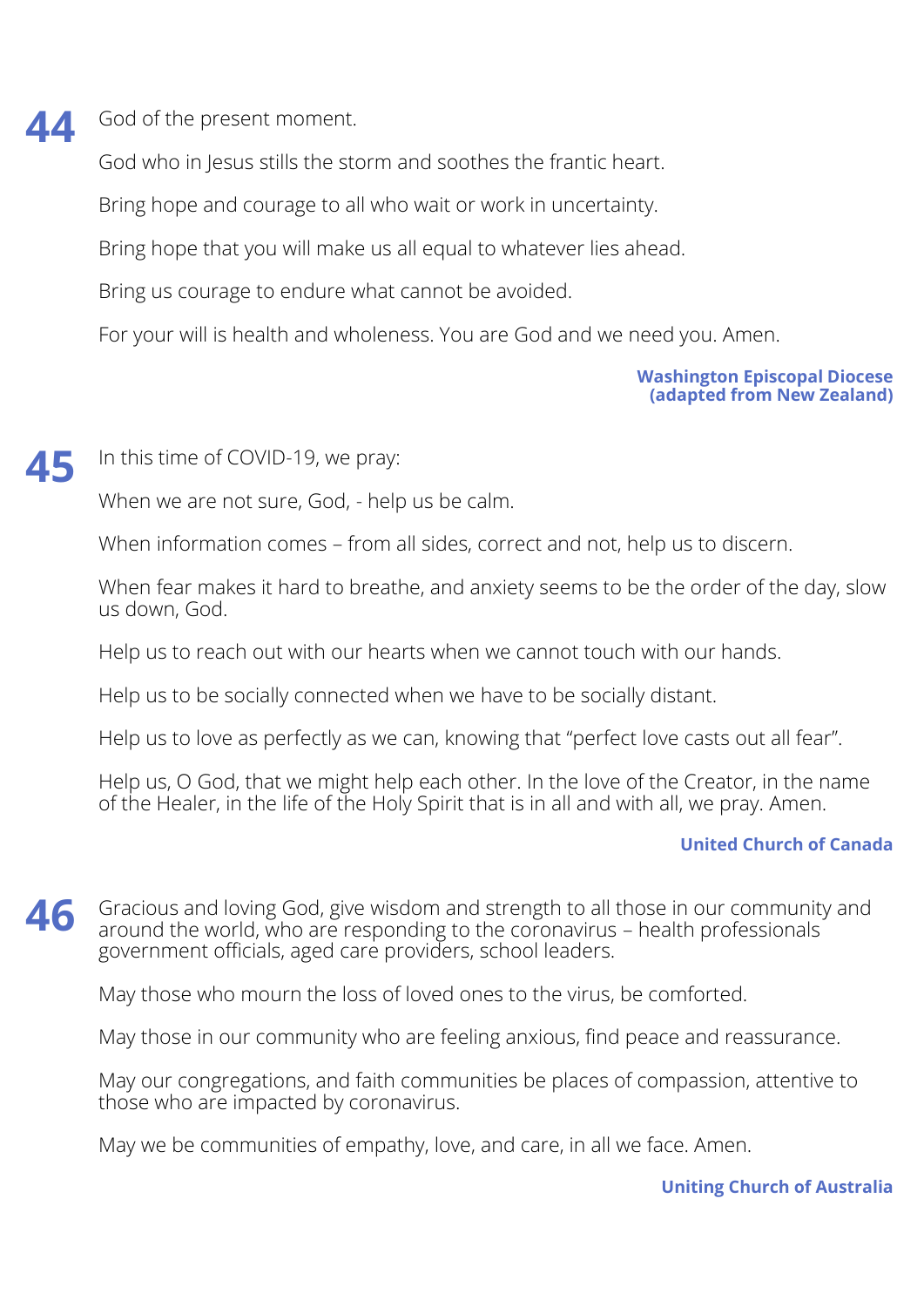May we who are merely inconvenienced remember those whose lives are at stake. **47**

May we who have no risk factors remember those most vulnerable.

May we who have the luxury to work from home remember those who must choose between preserving their health or making their rent.

May we who have the flexibility to care for our children when their schools close remember those who have no options.

May we who have to cancel our trips remember those that have no place to go.

May we who are losing our margin money in the tumult of the economic market remember those who have no margin at all.

May we who settle in for a quarantine at home remember those who have no home.

During this time when we cannot physically wrap our arms around each other, let us yet find ways to be the loving embrace of God to our neighbours. Amen.

# **Marquette Jesuit University, Milwaukee**

We are not people of fear: we are people of courage. **48**

> We are not people who protect our own safety: we are people who protect our neighbours' safety.

We are not people of greed: we are people of generosity.

We are your people God, giving and loving, wherever we are, whatever it costs for as long as it takes wherever you call us. Amen.

### **Rev Dr Barbara Glasson President of the Methodist Conference**

God our Father, we pray for those who are suffering, for those who are grieving, for those who are anxious, and for those who work tirelessly to care for the sick. **49**

God our Father, your Son Jesus Christ came into our world to heal us of all division and bring us life in abundance.

By the power of your Spirit help us strive together as one family of many nations to help those in greatest need during this crisis. Amen.

> **Missio Catholic Mission Agency**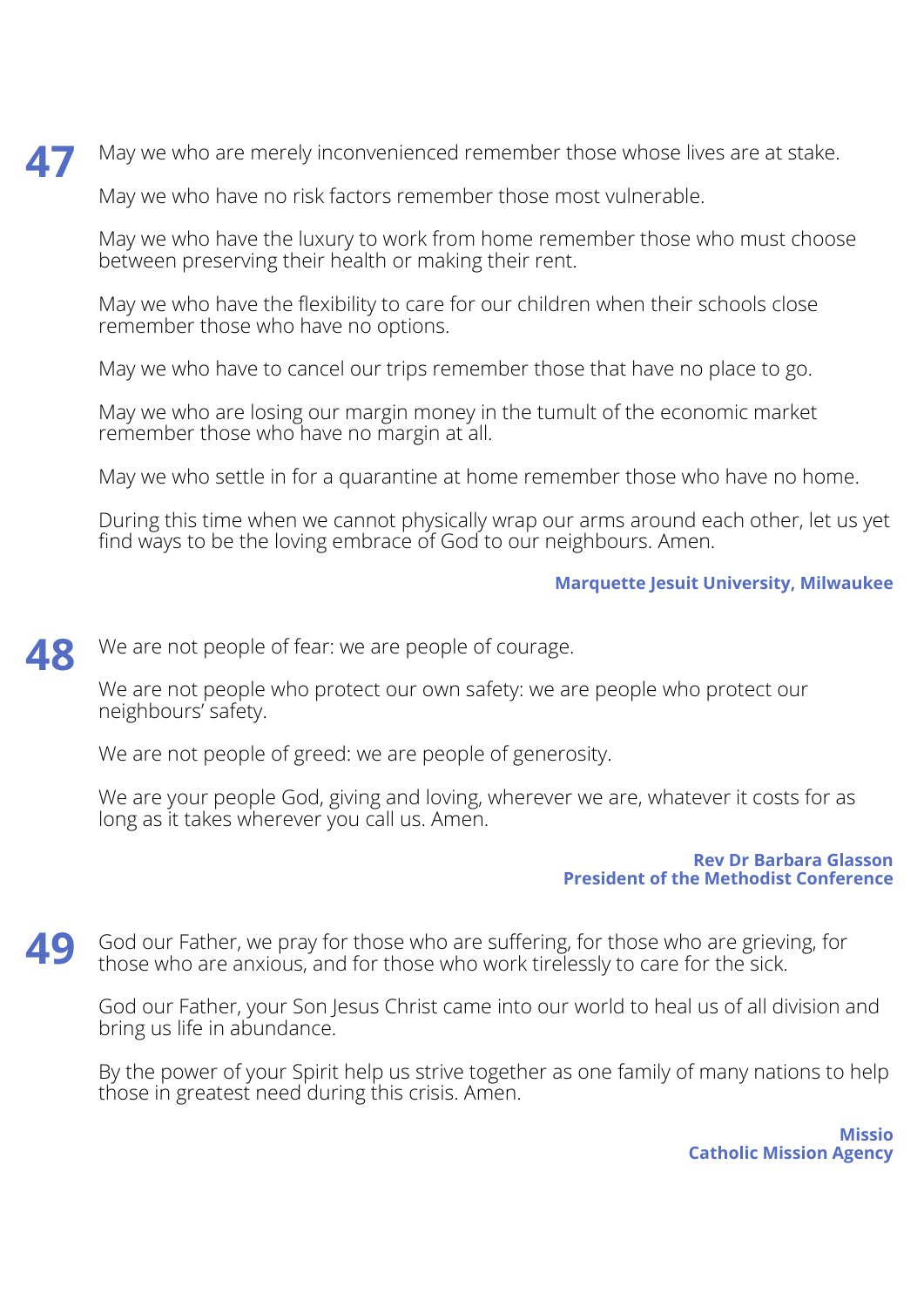God of healing and hope, in Jesus you meet us in our places of pain and fear. **50**

> Look with mercy on those who have contracted the new virus, on any who are vulnerable, and on all who feel in danger.

Through this time of global concern, by your holy spirit, bring out the best, not the worst in us.

Make us more aware of our interdependence on each other and of the strength that comes from being one body in you. Through Christ, our wounded healer. Amen.

## **Episcopal Diocese of Washington**

Lord Jesus, you came into the world to heal our infirmities and to endure our sufferings. You went about healing all and bringing comfort to those in pain and need. **51**

We come before you now in this time of illness asking that you may be the source of our strength in body, courage in spirit and patience in pain.

May we join ourselves more closely to you on the cross and in your suffering that through them we may draw our patience and hope.

Assist us and restore us to health so that united more closely to your family, the Church, we may give praise and honour to your name. Amen.

## **Roman Catholic Archdiocese of Denver**

#### Gracious Heavenly Father, Creator and Preserver of all things, **52**

we come before Your throne of grace on behalf of our families and friends, ourselves and all in our world who feel the fear of contracting a new disease that is spreading quickly.

Strengthen our bodies and spirits, that we might be spared this sickness.

Give wisdom and knowledge to doctors, nurses and all who provide care for the sick and suffering as well as to our world's leaders who bear responsibility for their citizens.

If it is Your will, heal those who are suffering from infection and bring the spread of this virus to a swift end.

Throughout all days of trial, remind us of Your great love and the forgiveness and salvation earned for us by Your Son, Jesus Christ. In His name we pray. Amen.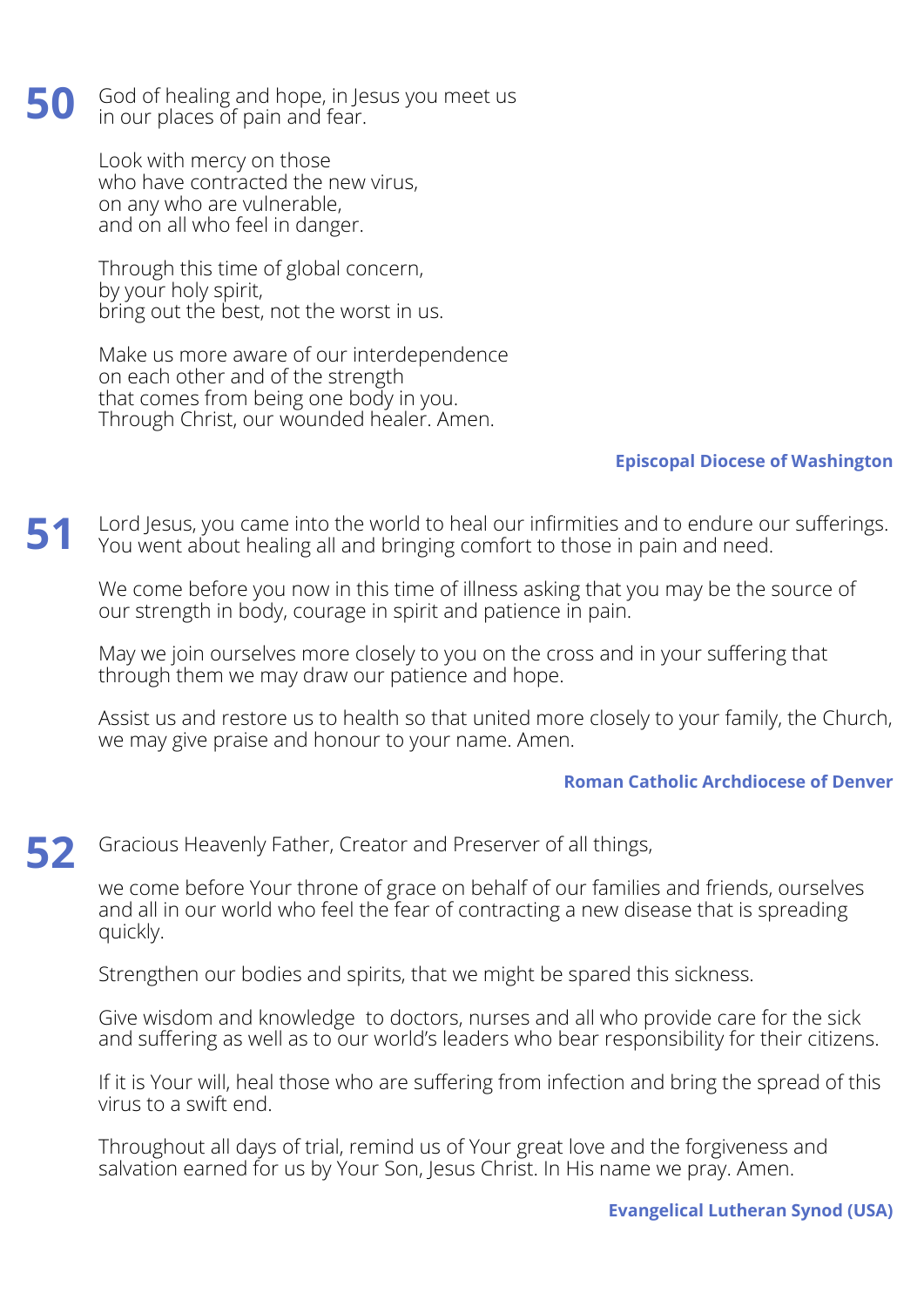### Appreciative of the selfless actions and responses of hundreds of faith leaders, their Institutions and volunteers in mitigating hunger, food shortages, emotional distress, violence, and traumas as confinement prolongs, **53**

We, people of faith, we turn to the Creator in such times of suffering and distress as we do in times of joy and celebration.

We, therefore, call upon all faithful and people of goodwill to join us in the prayer to curb the outbreak of the pandemic.

Let us pray to the Creator to grant us His mercy and to show us how to face the challenges posed by the impact of the COVID-19.

We pray for those who suffer from the virus and plead to the Creator for quick recovery of the affected and those who are bedridden.

We pray for all those who lost their precious life due to the virus and may their souls to rest in peace.

We pray for the medical professionals, caregivers, the cleaners, the essential services staff as well as the researchers who are working tirelessly to save lives.

We pray for many of the women who are not safe while in lockdown, and request that measures be put in place to protect and support women facing the increasing risk of domestic violence.

We pray together as citizens of the world in the fight against the spread of COVID-19 and for its quick end and for the discovery of cures and treatments.

# **Global Ministries (extract)**

Holy, Gracious, Loving God; Our times are in your hands, and these times have brought us to a strange moment. We read the news. We hear the stories. **54**

We know of people who have either tested positive for the coronavirus or have been in a room with people who have tested positive. And we wonder.

We know that there is fear out there, and we ask you to help us to turn this fear, our fear, into an opportunity for your love.

We pray for all who have been affected by this illness, for those who are afraid, for all healthcare workers, for our hospital system, for all leaders who are making decisions that affect their people.

We pray for our community, and...

Guide us all, because we have not done this before and we are figuring out how to do it as we are doing it.

Lead us, bless us, fill us with your peace and with your presence so that our faith may always exceed our fear, and that we may be a part of the healing work that you are doing.

And we pray it all in your name. Amen.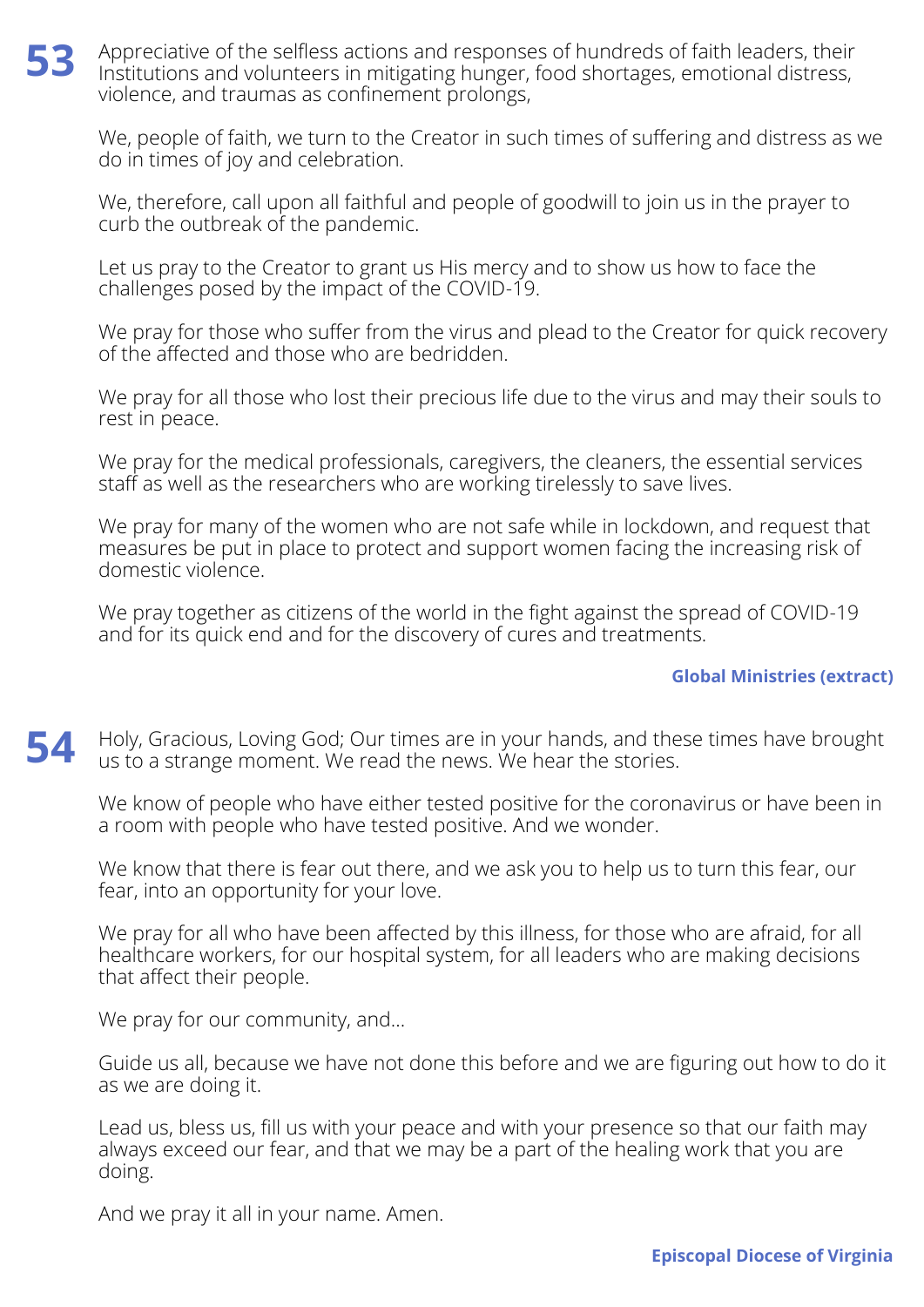So we pray and we remember that:

**55**

Yes there is fear - But there does not have to be hate.

Yes there is isolation - But there does not have to be loneliness.

Yes there is panic buying - But there does not have to be meanness.

Yes there is sickness - But there does not have to be disease of the soul

Yes there is even death - But there can always be a rebirth of love.

Wake to the choices you make as to how to live now. Today, breathe.

Listen, behind the factory noises of your panic -

The birds are singing again, The sky is clearing, Spring is coming and we are always encompassed by Love.

Open the windows of your soul and though you may not be able to touch across the empty square – SING.

# **Xavier Jesuit University, Ohio**

God of life, you have promised to be with us every day, also in difficult days, like in times like these. **56**

Give us clarity in our minds, strength in our work and discernment, rest as we sleep, peace in our minds.

Be with those who need help more than we do ourselves help us to see what we can offer from your love.

Calm us… Amen.

# **World Council of Churches**

Jesus, whose words, and works were one, help us, whose actions so often betray our words and whose words so often betray our actions, to grow in truth and integrity as we follow you. May we live your Good News, never fake news, and so may your kingdom come. Amen. **57**

> **Jennie Hurd, Student Christian Movement Friend**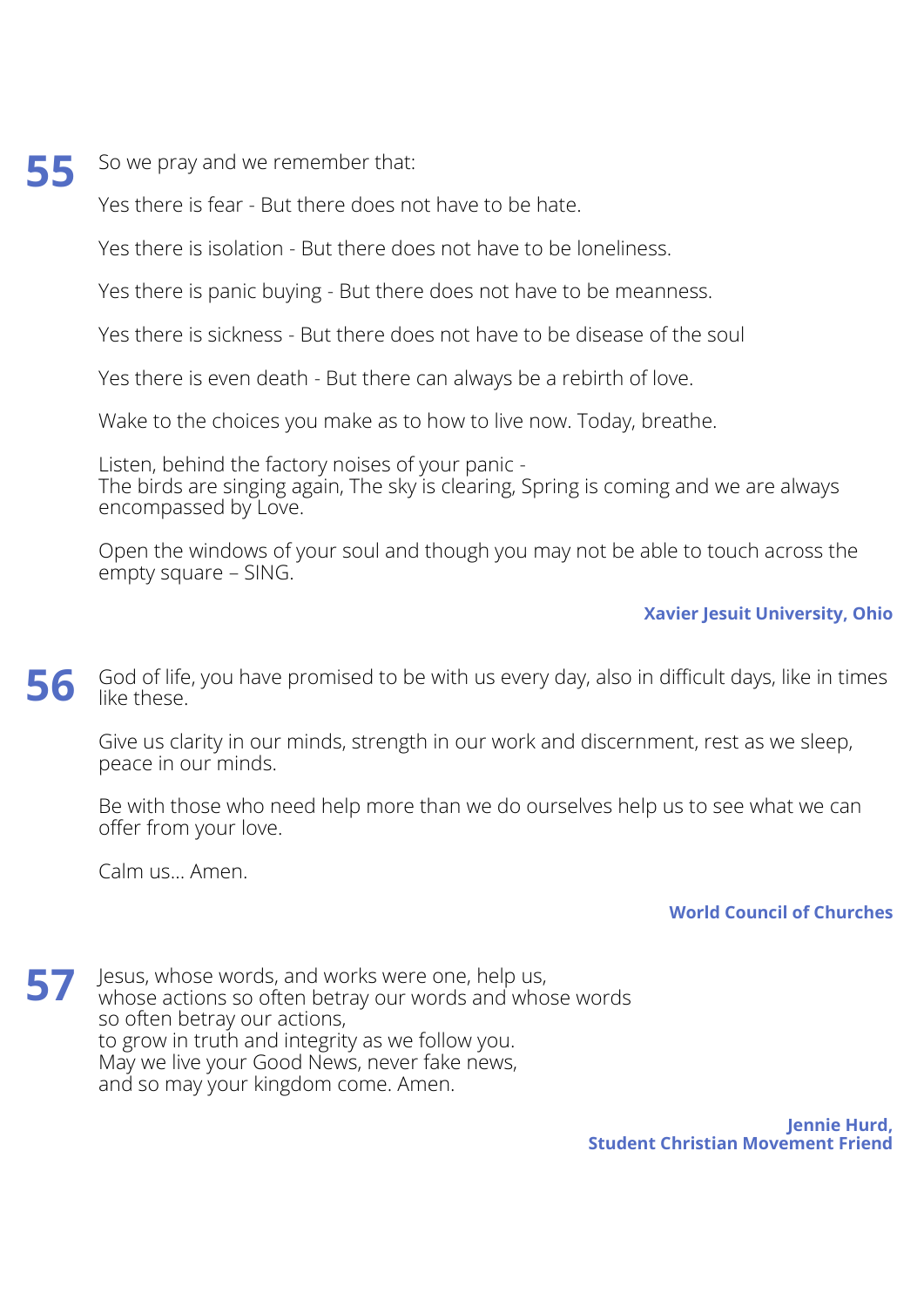O Jesus, be the canoe that holds me up in the sea of life. Be the rudder that keeps me in the straight road. Be the outrigger that supports me in times of temptation. Let your Spirit be my sail that carries me through each day. Keep my body strong so I can paddle steadfastly on in the voyage of life. We ask this prayer though Christ Our Lord. Amen. **58**

## **Melanesian Prayer**

Let us pray: In this time when we are all affected by the coronavirus, whether directly or indirectly, whether physically, biologically, psychologically, spiritually, and for many economically, it may be helpful to remember that we are in this together. **59**

Jesus came among us in the first place, to show us the way to be right and reconcile with the God who is the creator of us all, and right and reconciled with each other as children of this one God who has created us all, and therefore as sisters, brothers, and siblings, one of another.

Jesus came to show us how to be in a relationship with God and in relationship with each other, came to show us how to live not simply as collections of individual self-interest, but how to live as the human family of God.

That is why he said love the Lord your God, love your neighbour as yourself. Because in that is hope for all of us to be the human family of God.

So look out for your neighbours, look out for each other. Look out for yourselves. Listen to those who have knowledge that can help to guide us medically and help to guide us socially.

Do everything that we can to do this together, to respond to each other's needs and to respond to our own needs. We ask this prayer in Jesus' Name.

### **A meditation by Bishop Michael Curry Presiding Bishop, Episcopal Church, USA**

Let nothing disturb you, Let nothing frighten you, All things are dying: God never changes. **60**

Patience obtains all things. Whoever has God lacks nothing. God alone suffices. Amen.

Lord, grant that I may always allow myself To be guided by You, always follow Your plans, and perfectly accomplish Your Holy Will.

Grant that in all things, great and small, today and all the days of my life, I may do whatever You require of me.

Help me respond to the slightest prompting of Your Grace,

So that I may be Your trustworthy instrument for Your honour. May Your will be done in time and in eternity by me, in me, and through me. Amen.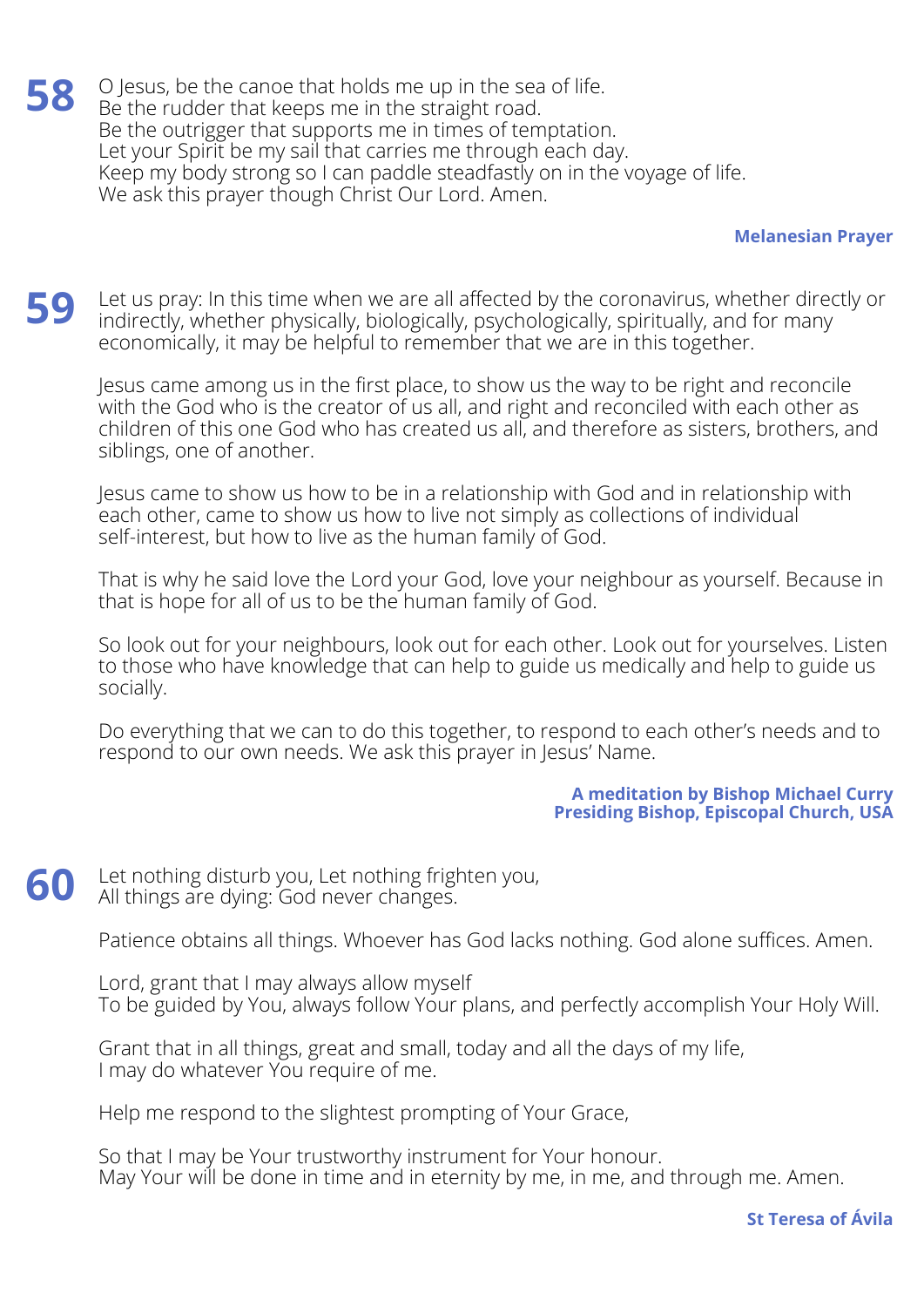### God of Love, we turn to you with prayerful hearts and with confidence in your loving presence among us now and in every moment of our lives. **61**

We stand before you as a people of hope, trusting in your care and protection.

May we be comforted by your love in these anxious times.

Generous and Merciful God fill us with compassion and concern for others, young and old.

That we may look after each other in these challenging times, especially those among us who are vulnerable.

May your example give us the courage we need to go to the margins, wherever they may be. Heal us of our fear.

Healing God bring healing to those who are sick with the coronavirus and be with their families and neighbours.

We pray especially who those who are isolated, that they may know your love.

Stay by our side in this time of uncertainty and sorrow.

God of Strength, accompany all those who serve us with such love and generosity in the medical profession and in all our healthcare facilities.

We give thanks for their continued work in the service of people.

We ask you to bless them, strengthen them and guide them with your abundant goodness.

God of Wisdom, we ask you to guide the leaders in healthcare and governance; that they may make the right decisions for the wellbeing of people.

O God of creation and God of life, we, your people here in…, place ourselves and our world in your protection and love.

May your peace be with us and enfold us today, tomorrow and during the time ahead. Amen.

# **Roman Catholic Diocese of Clogher**

Jesus, during Your ministry on Earth You showed Your power and caring by healing people of all ages and stations of life from physical, mental, and spiritual ailments. **62**

Be present now to people who need Your loving touch because of COVID-19. May they feel Your power of healing through the care of doctors and nurses.

Take away the fear, anxiety, and feelings of isolation from people receiving treatment or under quarantine.

Give them a sense of purpose in pursuing health and protecting others from exposure to the disease.

Protect their families and friends and bring peace to all who love them. Amen.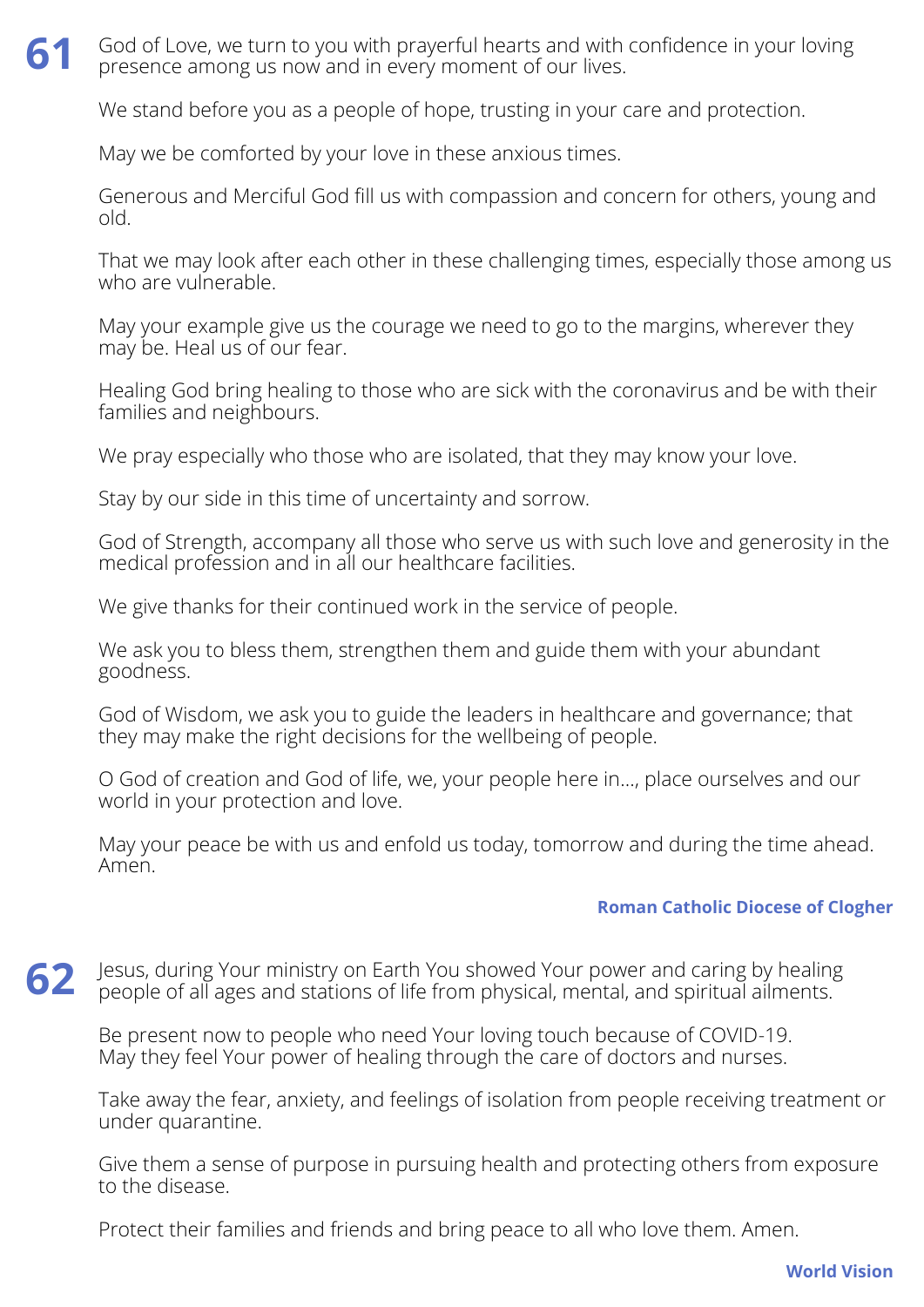

For those who are particularly vulnerable – We pray for safety and protection.

For all who experience fear or anxiety – We pray for peace of mind and spirit.

For affected families facing difficult decisions between food on the table or public safety – We pray for policies that recognize their plight.

For those without adequate health insurance – We pray that no family will face financial burdens alone.

For those who are afraid to access care due to immigration status – We pray for recognition of the God-given dignity of all.

For our brothers and sisters around the world – We pray for shared solidarity.

For public officials and decision makers – We pray for wisdom and guidance.

Father, during this time may your Church be a sign of hope, comfort, and love to all. Grant peace. Grant comfort. Grant healing. Be with us, Lord. Amen.

# **US Catholic Bishops' Conference**

Let us all reflect that in the midst of this crisis the Lord invites us to be reawakened and to put into practice that solidarity and hope capable of giving strength, support and meaning to these hours when everything seems to be floundering. **64**

The Lord awakens so as to reawaken and revive our Easter faith.

We have an anchor: by his cross we have been saved. We have a rudder: by his cross we have been redeemed. We have a hope: by his cross we have been healed and embraced so that nothing and no one can separate us from his redeeming love.

In the midst of isolation when we are suffering from a lack of tenderness and chances to meet up, and we experience the loss of so many things, let us once again listen to the proclamation that saves us: he is risen and is living by our side.

The Lord asks us from his cross to rediscover the life that awaits us, to look towards those who look to us, to strengthen, recognize and foster the grace that lives within us.

Let us not quench the wavering flame that never falters, and let us allow hope to be rekindled.

Embracing his cross means finding the courage to embrace all the hardships of the present time, abandoning for a moment our eagerness for power and possessions in order to make room for the creativity that only the Spirit is capable of inspiring.

It means finding the courage to create spaces where everyone can recognize that they are called, and to allow new forms of hospitality, fraternity and solidarity.

By his cross we have been saved in order to embrace hope and let it strengthen and sustain all measures and all possible avenues for helping us protect ourselves and others by embracing the Lord. Amen.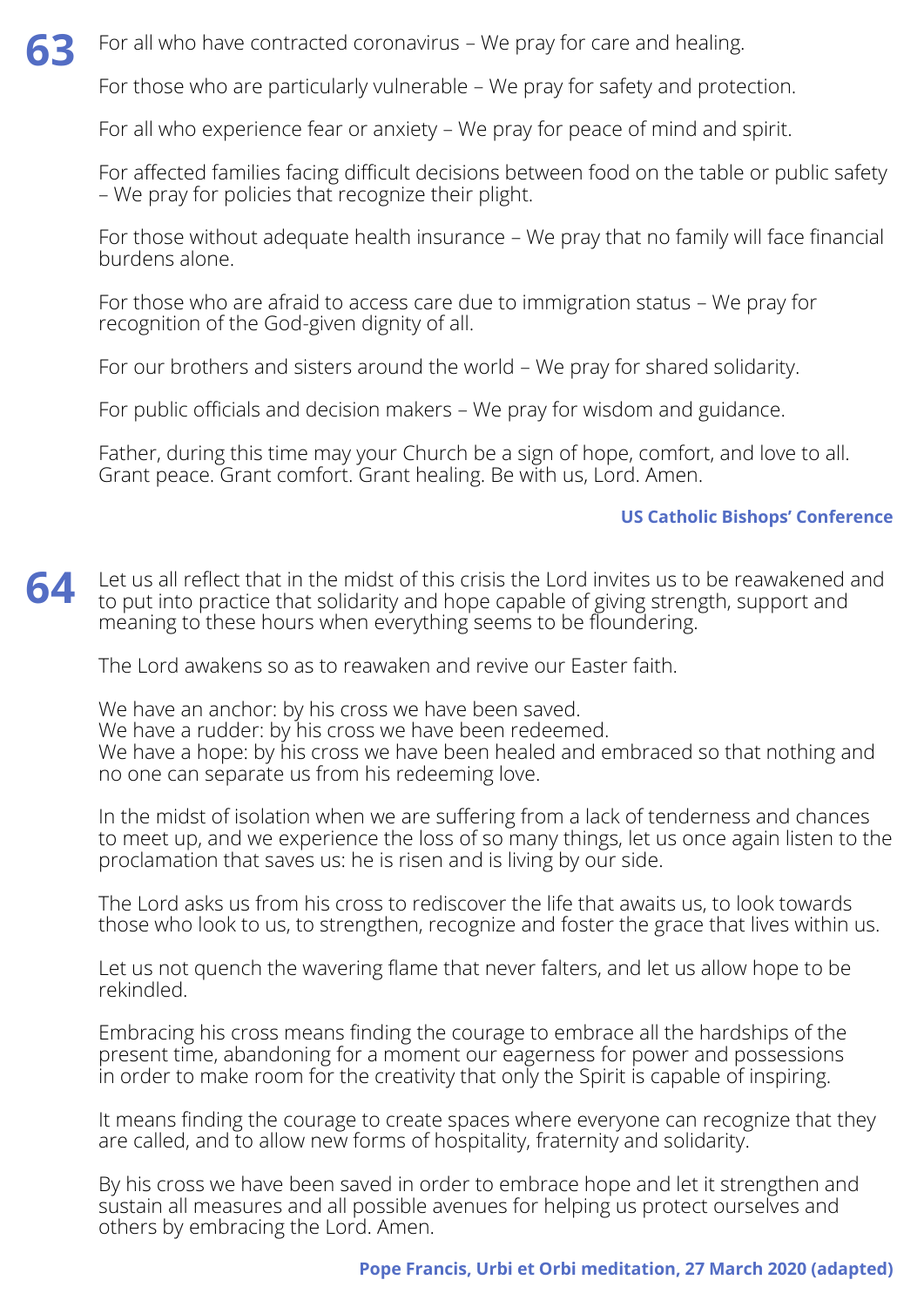### God of life, **65**

you have promised to be with us every day, also in difficult days, like in times like these.

Give us clarity in our minds, strength in our work and discernment, rest as we sleep, peace in our minds.

Be with those who need help more than we do ourselves help us to see what we can offer from your love.

## **Word of Prayer from the WCC General Secretary**

Holy God, as we continue to live in this time of responding to the pandemic of COVID-19, we come asking for strength and grace. It has not been easy for us to live in a state of physical distancing. **66**

We cannot greet friends and loved ones, we cannot offer an embrace to comfort a handshake to greet a pat on the shoulders to encourage to keep ourselves and each other safe. We must keep apart.

Lord, we are unable to greet our elderly and seniors because we need to keep them safe.

Give to us the strength to keep each other safe.

Give to us the love that will seek to do the highest good for those who are vulnerable. Give us the grace to seek for new ways to be social even as we keep distance.

When we feel overwhelmed and unable to go on, provide us for us the brother or sister who will be your channel of grace to the moment.

When we feel frustrated and impatient because we are tired of staying away from others, give to us the love that sees the need to keep each other safe.

We remember the medical professionals who even now continue to work for our health.

Give to them the gifts they need to do their work.

Give to them the strength to continue when things are hard.

Give to them the energy when the day is long. Keep them safe so that they may be able to continue.

Surround their families and keep those that they love within your safe keeping.

Help us, the people they serve, to be grateful for their service.

Stand beside those who have been tested positive for COVID-19, give to them peace to know that you are with them. Calm their anxiety, comfort them in their distress, assure them and their families that you will neither leave them not forsake them.

Holy One, we know that the race is not for the swift.

And we sense that this race will be a marathon.

But in this race, remind us that we are not alone and that you have promised to provide the things we need. So, we run with perseverance mindful that you journey with us. Amen.

> **Rev Dr Paul Douglas Walfall, United Church of Canada**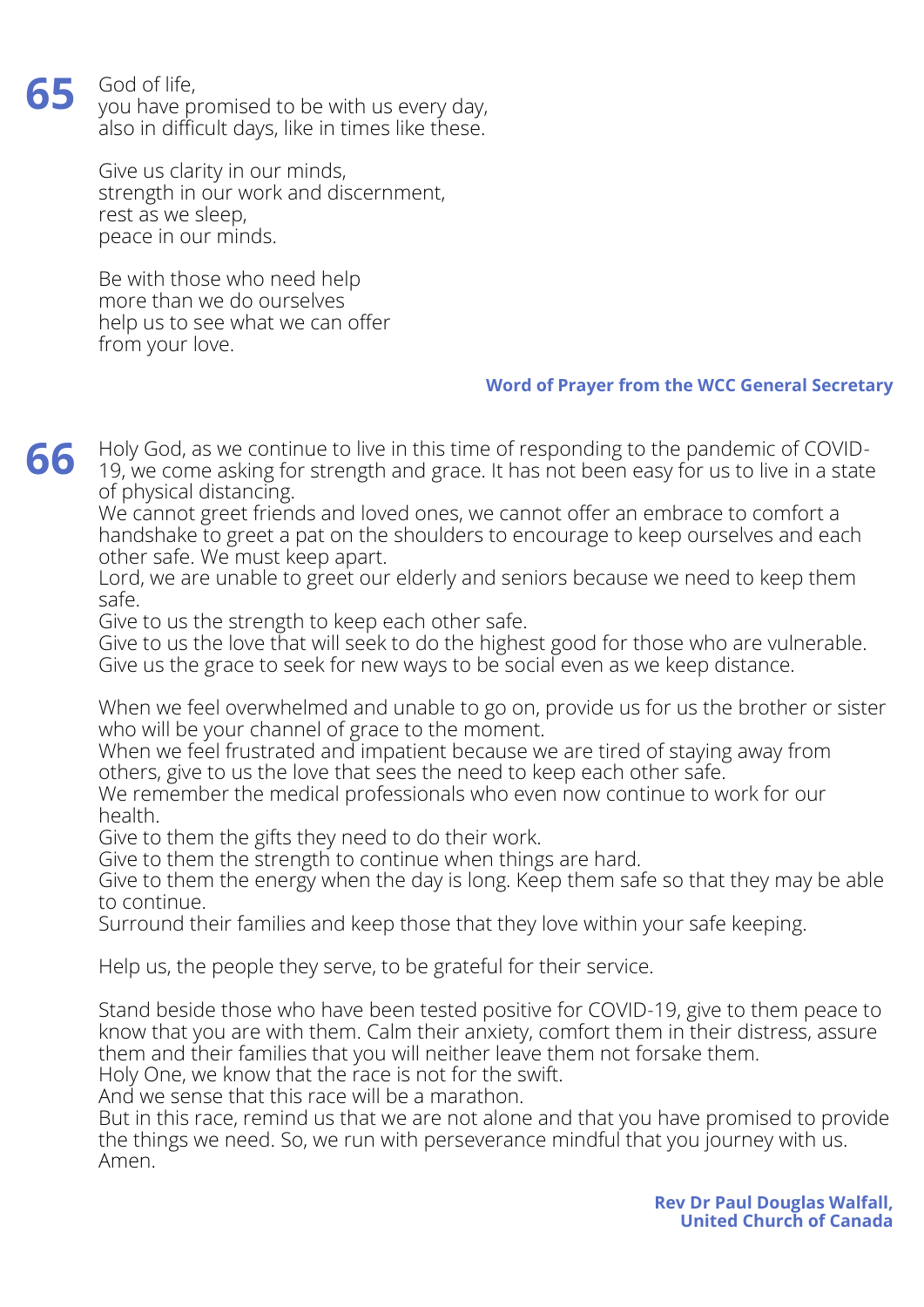God of life, God of compassion, as crisis is shaking our world, we turn to you with all our worries: **67**

for our loved ones, for our societies, for jobs and economies, and for how the most vulnerable among us will be affected.

Transform uncertainty and fear into love and care. Give us courage, wisdom, and consolation. Trusting in the power of the Holy Spirit, we pray: for the sick and those who are caring for them, for the researchers who are working to find medicine and vaccine, for those who must take difficult decisions that affect many, for international cooperation in the service of justice and peace, for spiritual leadership that is faithful to your will.

In your mercy, help us to hold on to what is right, true, and beautiful. Through Jesus Christ, whom we have come to know as our Saviour and Healer. Amen.

## **Archbishop Dr Antje Jackelén, Church of Sweden**

O loving God, we pray that you will give us courage and wisdom as we face the hard realities which confront using life around the world today. **68**

May those with gifts for human health and hope discover ways which help us to end the threatening infections of coronavirus and restore our lives to a new day.

Give to us, we pray, a profound sense of creative community, as we care for each other, especially those who are most vulnerable.

Hold us in your arms, like a loving parent would, as we journey into the future.

Call us towards deeper faith, O Christ, believing that you are with us. And lift our hearts, O Holy Spirit, as we face each moment. Amen.

# **Rev Dorothy McRae-McMahon, South Sydney Uniting Church**

We pray to God who some call Mystery, beyond all definition. When in the midst of uncertainty – may we know faith. When in the midst of anxiety – may we know serenity. When in the midst of stress – may we know calm. When in the midst of fear – may we know trust. When in the midst of bewilderment – may we know assurance. When in the midst of confusion – may we know confidence. When in the midst of pandemic – may we know peace. When in the midst of whatever – may we know Love. Amen. **69**

**Rev John Wesley Oldham from Winnipeg, Manitoba, Canada**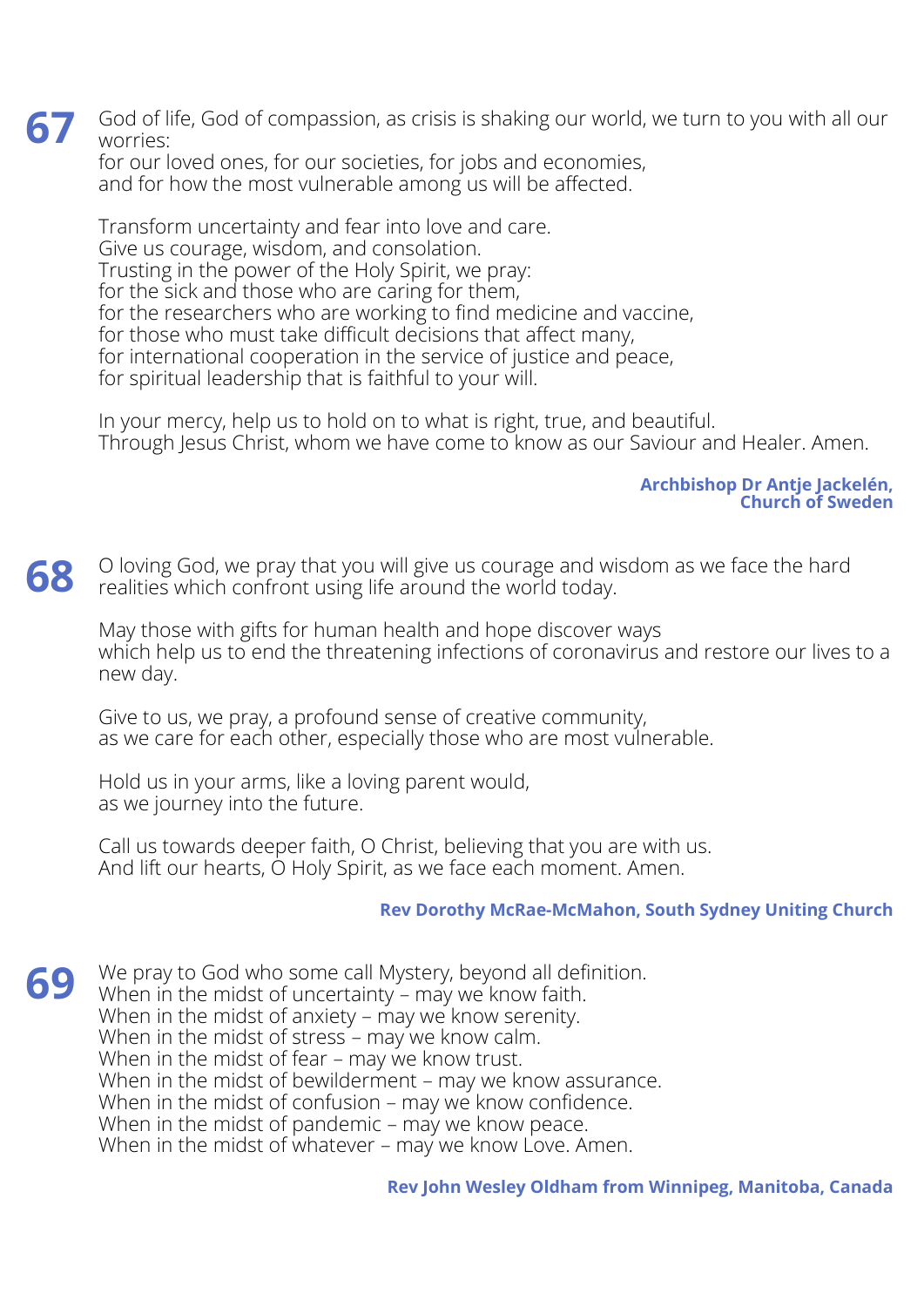Lord, our Refuge, we thank you for listening unfailingly to the cries of your people. You have been our anchor in the midst of this pandemic and you have constantly provided us with our needs and the hope to get through every day. **70**

O God, we are praying for the front liners who have been facing this battle boldly. We pray for your continuing provision, especially of personal protective equipment to keep them safe, for test kits to save lives, and for greater government support to help them fight COVID-19.

Direct us, Lord, towards helping our fellow citizens and our front liners. May our leaders mirror you in being able to hear and answer the voices of the people, so that they can respond especially to the scarcity of medical resources and other programs to sustain and strengthen all medical practitioners.

Lord, protect us all during this pandemic. Hear our cries as we pray, in the Name of Jesus Christ, our Hope and Light, Amen.

# **Ecumenical Uniting Youth from the Philippines**

We give thanks anew for your providence and presence. We prayerfully seek your grace, amidst COVID-19 here and overseas. We pray for those in need of healing. We pray for your peace with those who are anxious or grieving. We pray you will continue to strengthen and sustain all those who are serving in response. **71**

We pray for your Holy Spirit's discernment amidst the many choices and decisions facing our national, community and medical leaders.

We pray we each might see quickly what more we can do to help those who are vulnerable.

This prayer for our nation in the family of nations, with all that is on our hearts, we gather now and pray through Jesus Christ our Lord. Amen.

## **The National Council of Churches in Australia**

Come, Holy God, Come, loving source of our life, Come, healing Light. **72**

> Come, healing Light, Source of our life, Come, healing Light.

> > **Linda Jones CAFOD**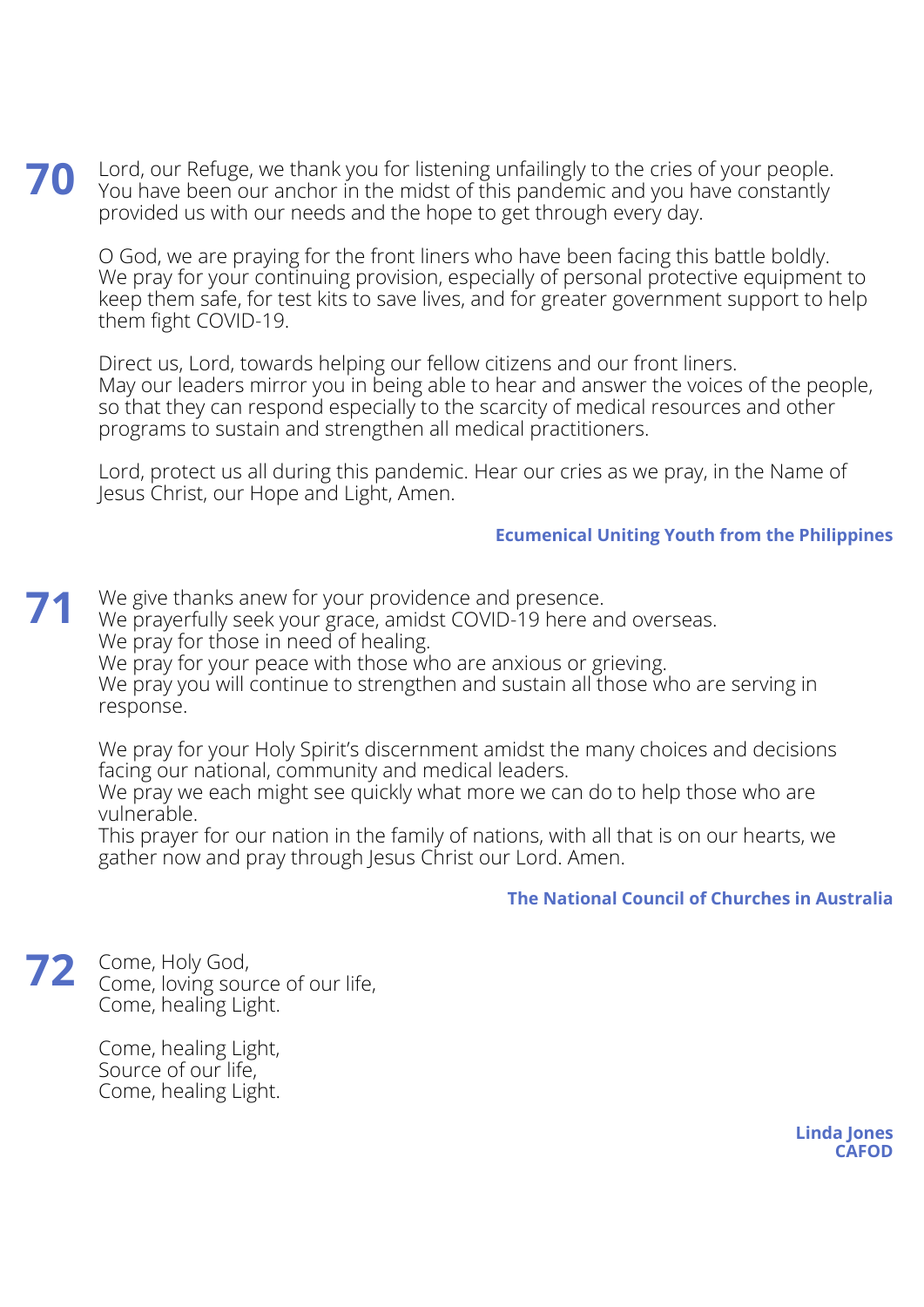God of storm and calm, your love is wider than the oceans and loftier than the mountain peaks, yet you reach to the depths of our pain and meet us in our deepest need. **73**

Bless the people of [this land], protect the weak and vulnerable, and encourage all her communities to renew with courage their search for deep and lasting peace.

## **United Theological College, Bangalore, India**

#### All have sinned and fallen short of the glory of God. **74**

The hatred which divides nation from nation, race from race, class from class, Father Forgive.

The covetous desires of people and nations to possess what is not their own, Father Forgive.

The greed which exploits the work of human hands and lays waste the earth, Father Forgive.

Our envy of the welfare and happiness of others, Father Forgive.

Our indifference to the plight of the imprisoned, the homeless, the refugee, Father Forgive.

The lust which dishonours the bodies of men, women, and children, Father Forgive.

The pride which leads us to trust in ourselves and not in God, Father Forgive.

Be kind to one another, tender hearted, forgiving one another, as God in Christ forgave you. Amen.

Eternal God, in the stillness of the pre-dawn hours, as creation awakened welcoming the rising sun, so too may you awaken our souls to welcome you into our midst.

With the passing minutes of this day, strengthen us so that we will not permit any event, thought or spoken word to so deeply disturb us that it causes us to lose our focus.

Remind us throughout this coming day of the calm assurance which is ours through your written Word:

"Be still and know that I am God." So then, Quiet us… Settle us… Still us…

### **Sri Lanka**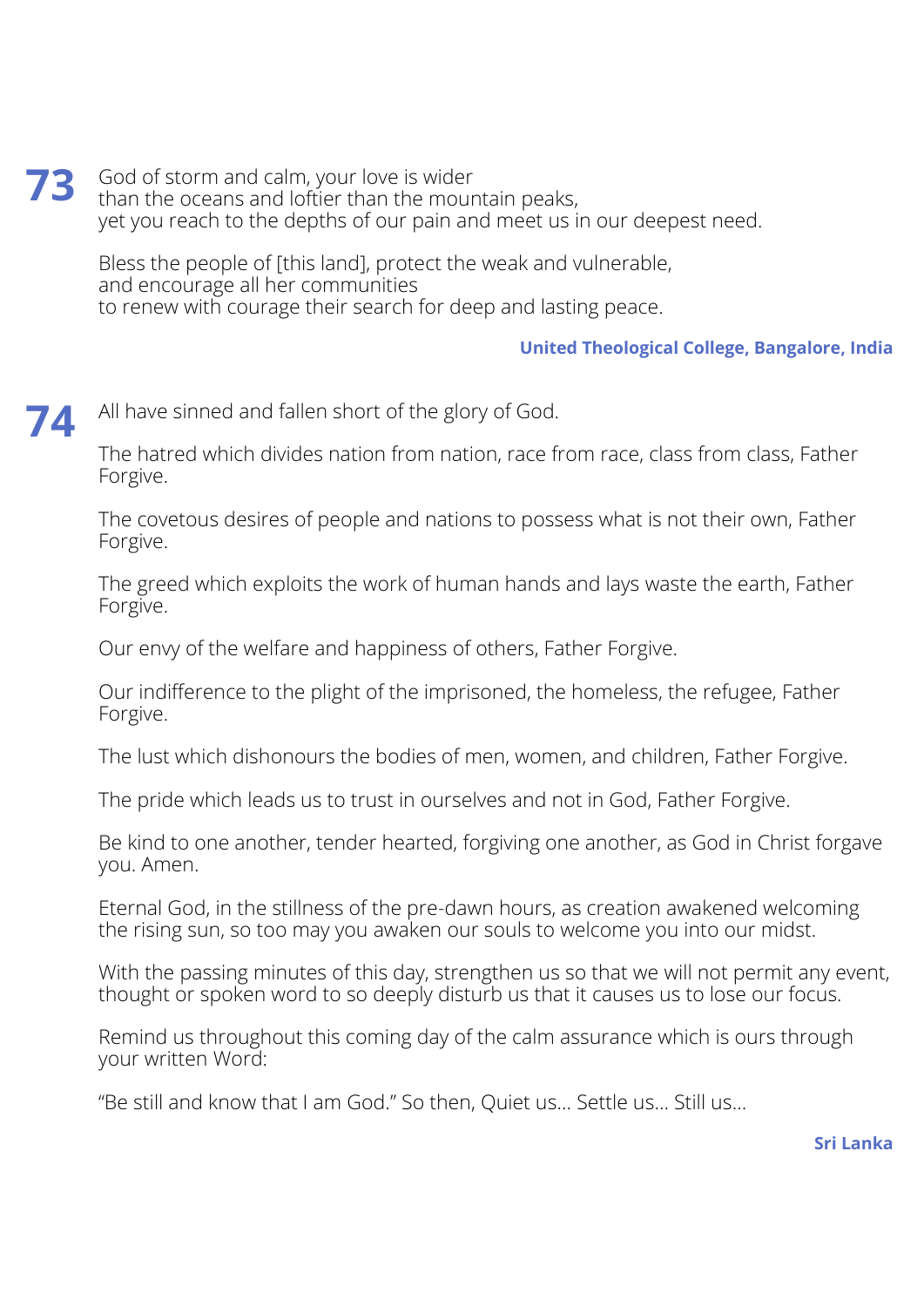Jesus Christ, you travelled through towns and villages "curing every disease and illness." At your command, the sick were made well. **75**

Come to our aid now, in the midst of the global spread of the coronavirus, that we may experience your healing love.

Heal those who are sick with the virus. May they regain their strength and health through quality medical care.

Heal us from our fear, which prevents nations from working together and neighbours from helping one another.

Heal us from our pride, which can make us claim invulnerability to a disease that knows no borders.

## **From the Jesuit magazine** *America*

Even in the darkest moments, love gives hope. **76**

Love compels us to fight against coronavirus alongside our sisters and brothers living in poverty.

Love compels us to stand together in prayer with our neighbours near and far. Love compels us to give and act as one.

Now, it is clear that our futures are bound together more tightly than ever before. As we pray in our individual homes – around the nation and around the world – we are united as one family.

Let us pause and find a moment of peace, as we lift up our hearts together in prayer.

## **Christian Aid**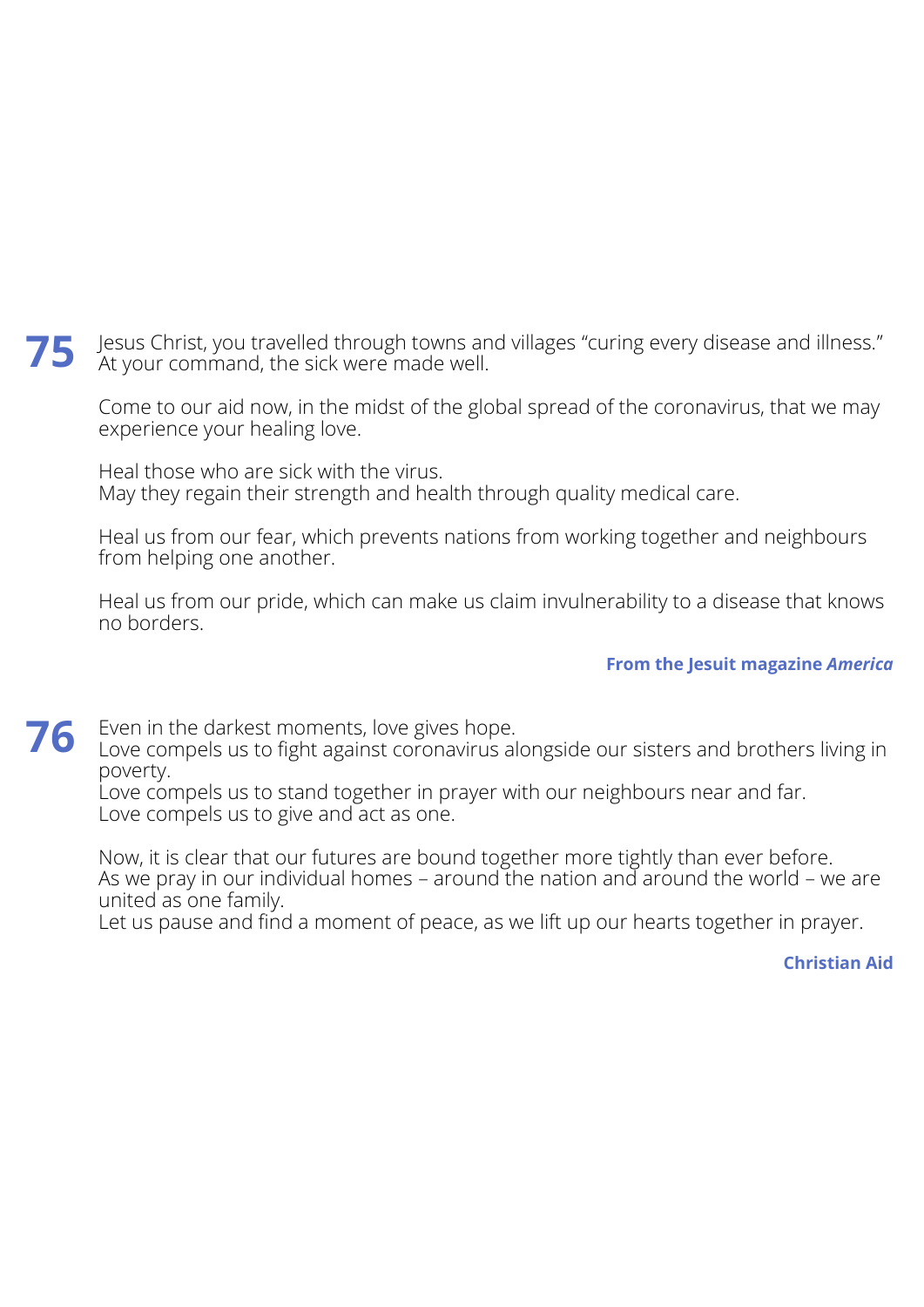Whether we are home or abroad, surrounded by many people suffering from this illness or only a few, Jesus Christ, stay with us as we endure and mourn, persist and prepare. In place of our anxiety, give us your peace. Jesus Christ, heal us. **77**

I look at a crucifix, which speaks of the love of our God who has come close, who has wanted to show his weakness until his death on the Cross, to accompany us, to guide us on the path to Salvation.

Thus, I wish to be close to each one of you, like most institutions today, are experiencing for the first time a global pandemic, which is affecting or will affect all our countries and therefore our persons, families and homes.

Let us pray that we understand how to take care of the planet by being responsible for making it healthy for everyone? As a result of the virus, our cities have less pollution and cleaner air.

Let us pray that we will we be able to transform this tragedy into an opportunity to improve our families in the face of this difficult situation and take care of the most vulnerable members?

Let us pray that we succeed in giving a positive meaning to our use of time and social networks?

Let us pray that we succeed in eliminating violence and discrimination against women as we try to overcome this pandemic? And that women, until now victims of those who consider them an object, will be able to be recognised for their maternal care and education to prevention, which are so key in this critical moment?

Let us pray for victims, the health workers, the authorities, the elderly, the families with their children. Amen.

> **María Lía Zervino, President, World Union of Catholic Women's Organisations (WUCWO) (adapted from a letter to members)**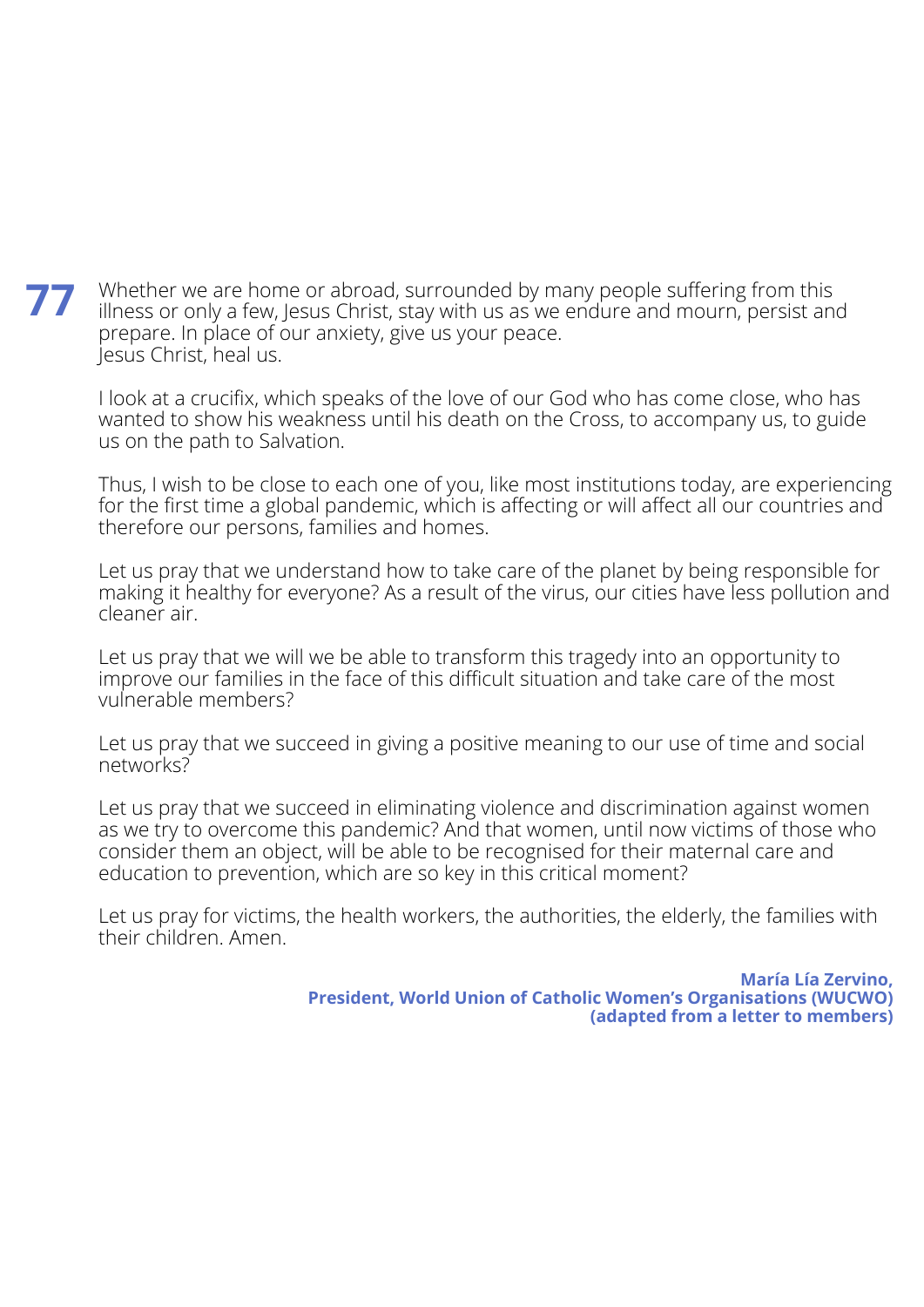#### Loving Lord, we pray for your love and compassion to abound as we walk though this challenging season. **78**

Think of some practical ways that you can show God's love and compassion at this time.

We ask for wisdom for those who bear the load of making decisions with widespread consequences.

Take a moment to pray for those in positions of influence at local, national and international levels.

We pray for those who are suffering with sickness and for all who are caring for them.

Pray particularly for any known to you personally, including those who work in the health profession.

We ask for protection for the elderly and vulnerable to not succumb to the risks of virus.

Consider if there is anything helpful you can do for those in this category – shopping or other errands?

We pray for misinformation to be curbed that fear may take no hold in hearts and minds.

Take any opportunity to reassure those who are feeling anxious, especially over unsubstantiated concerns

As we exercise the good sense that you in your mercy provide may we also approach each day in faith and peace, trusting in the truth of your goodness towards us. Amen.

## **Mothers' Union**

# *The doors of the house where the disciples had met were locked. (John 20.19)*

Ever present God, be with us in our isolation, be close to us in our distancing, be healing in our sickness, be joy in our sadness, be light in our darkness, be wisdom in our confusion, be all that is familiar when all is unfamiliar, that when the doors reopen we may with the zeal of Pentecost inhabit our communities and speak of your goodness to an emerging world. For Jesus' sake. Amen.

## **Very Rev Andrew Nunn, Dean of Southwark (Church of England)**

Keep us, good Lord, under the shadow of your mercy in this time of uncertainty and distress. Sustain and support the anxious and fearful, and lift up all who are brought low; that we may rejoice in your comfort knowing that nothing can separate us from your love in Christ Jesus our Lord. Amen. **80**

**79**